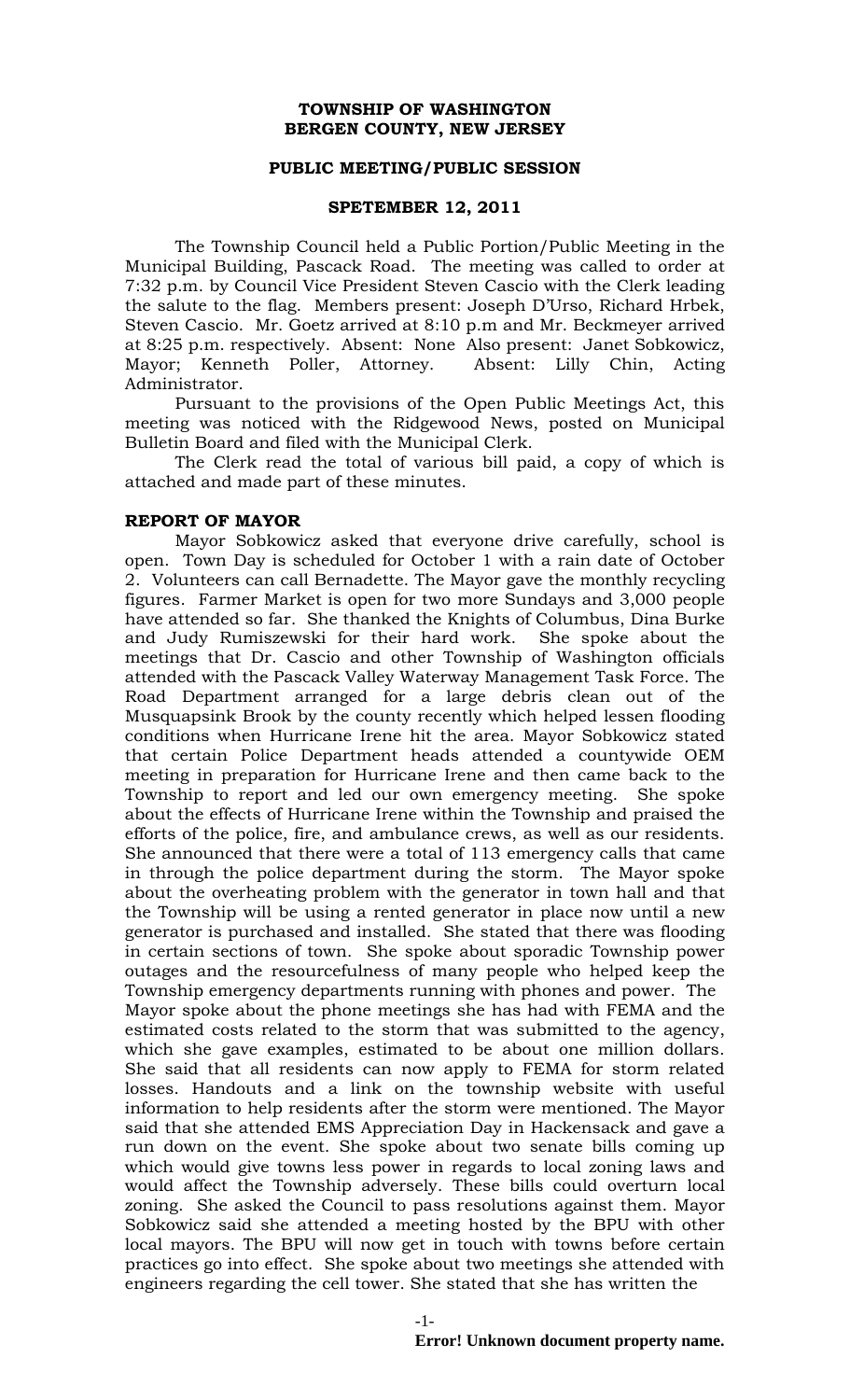Page 2 September 12, 2011

Turnpike Authority concerning exit 168. She spoke about the record attendance at the 911 Memorial service the Township organized. The theme was "Never Forget". She thanked Bernadette and Lilly Chin for their work in putting together the memorial. The Knights of Columbus continued the day.

# **REPORT OF COUNCIL**

**Mr. D'Urso** - Mr. D'Urso thanked the police Chief, Fire Department and Ambulance Corps. for their hard work during Hurricane Irene. Council members were out in various places around the Township during the storm including the worst hit neighborhoods. Emptying the reservoir during times of storm make for worsening conditions in the flood prone areas and he, along with the rest of the council members, will work to do whatever they can to resolve the problem. Mr. D'Urso spoke about the loss of property in the Township, both commercial and residential. He stated that he was in the town hall building when the generator malfunctioned and the temperature rose to approximately 150 degrees. Two policemen that were in the room were taken to the hospital for carbon monoxide exposure. He spoke about a tour of the new high school fields that he went on with Dr. Zoeller. He said that he has been approached about people speeding around school zones and asked everyone to drive carefully. He spoke about the reverence and sadness of the 911 ceremonies throughout the country and the tragedy of the event. Mr. D'Urso stated that the sidewalks are finished around George School. He thanked Vickie Beck for hers years on the Library Board.

**Dr. Cascio** - Dr. Cascio spoke about the 911 tragedy and the ways it has changed so many lives. He pledged that the township will never forget.

# **APPROVAL OF MINUTES**

A motion was made by Mr. D'Urso, seconded by Mr. Hrbek to approve the July 11, 2011, Public and Conference minutes. Ayes: Councilmen D'Urso, Hrbek, Cascio

Nays: None

A motion was made by Mr. Hrbek, seconded by Mr. D'Urso to approve the July 25, 2011, Public and Conference minutes, and August 1, 2011, Public and Conference minutes. Ayes: Councilmen D'Urso, Hrbek, Cascio

Nays: None

# **PUBLIC PORTION**

A motion was made by Mr. D'Urso, seconded by Mr. Hrbek to open the public portion of the meeting.

Ayes: Councilmen D'Urso, Hrbek, Cascio Nays: None

**Norman Bellion, 746 White Birch Road** - Mr. Bellion stated that there was an incident on Memorial Field when both the Washington School PSO and Washington Township Football were using the facility during an overlapping time, both with permission from the Township Recreation Department. Football volunteers were told that the PSO volunteers would bring the tables and garbage cans from the pavilion area up to the field when their event ended. When Mr. Bellion's wife, a football volunteer asked if the PSO was going to fulfill this duty, she was told no, which prompted a call to a Councilman. Mr. Bellion stated that a different Councilman arrived on the field, and berated his wife. Mr. D'Urso stated that it was a misunderstanding, things got out of hand and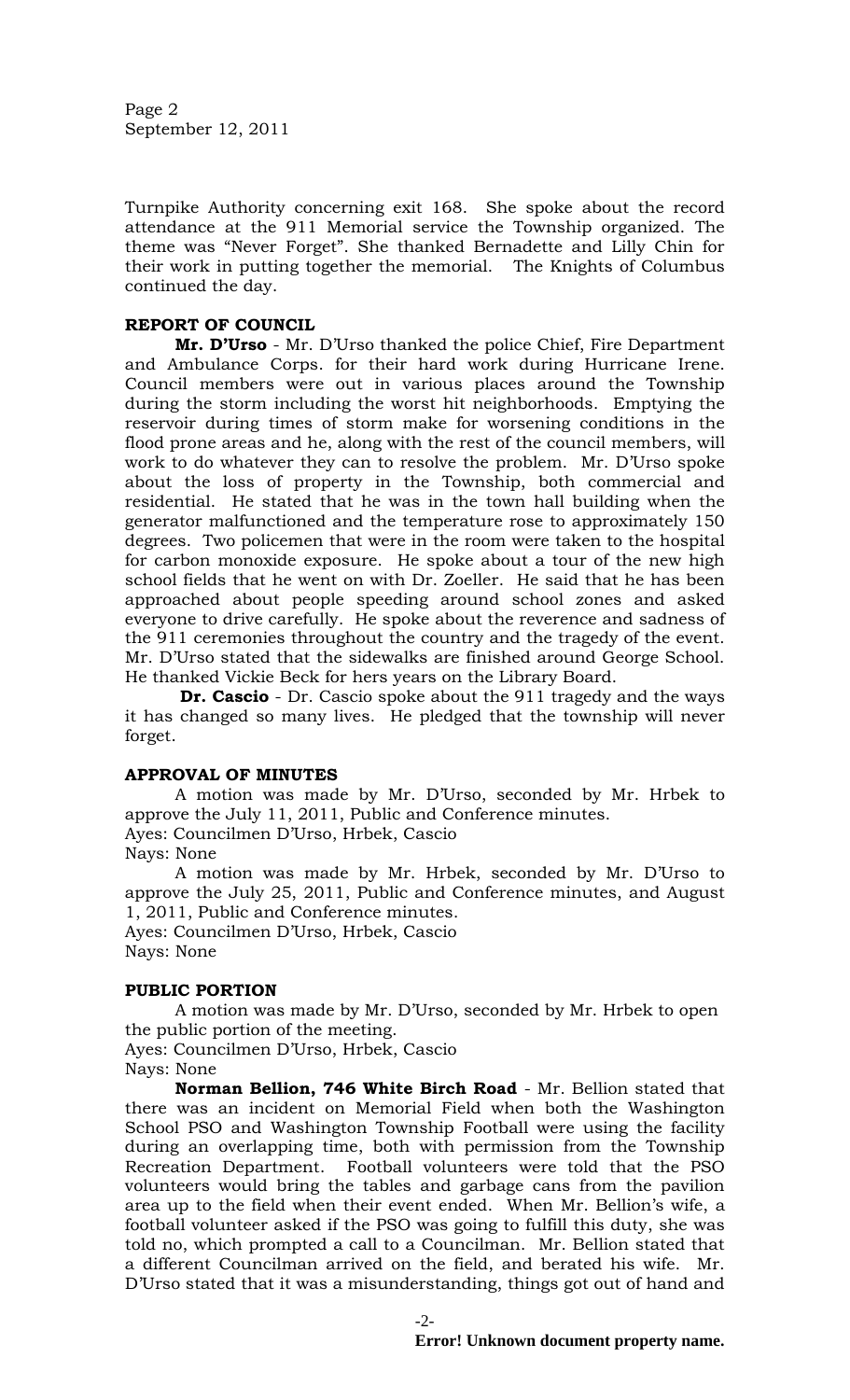Page 3 September 12, 2011

no one should berate anyone else. Mr. Bellion asked for an apology on behalf of his wife.

**Elizabeth Leahy, 275 Wilson Avenue** - Ms. Leahy asked a question about a recent meeting concerning the location of the cell tower. Mayor Sobkowicz said that she was going to discuss that meeting with the Council in tonight's closed session. Dr. Cascio stated that he had no knowledge of the meeting but that the location of the cell tower is most likely going to be at town hall on municipal property.

**Alfred Gillio, 746 Wayne Place** – Mr. Gillio stated that since cars are parking only on the west side of Wayne Place the traffic is going well during drop off and pick up on Wayne Place by Washington School. Mr. Goetz said that he attended a school meeting concerning the traffic at drop off and pick up time.

**David Snyde, 91 Windsor Circle** – Mr. Snyde said that he was happy to see the police pulling cars over for infractions on Pascack Road. He said that he is happy that the county is involved with the GSP exit 168 issue. He is opposed to the senate bills that the Mayor spoke about earlier. He would like the Council to subpoena Woodcliff Lake officials so that they would have to get involved in finding a solution to the GSP exit 168 issue. Mr. Snyde is looking forward to a decision on the cell tower. He stated that it is paramount to choose the right provider for the police central dispatching if the Township chooses to go in that direction. Mr. Goetz said that GSP exit 171 is closed to right hand turns according to a court order and it may be difficult to legally force Woodcliff Lake to change the exit. Mr. D'Urso said that letters have been written and the Township Police Chief has spoken with the Police Chief of Woodcliff Lake.

**Agnes Smith, 646 Valley Court** – Mrs. Smith asked why GSP exit 171 was originally closed. She stated that the Township could appeal to the courts to change their ruling on the grounds that changes in Woodcliff Lake has grown dramatically and now include multiple corporations and commercial properties in the past 25 years. The Township should not be victims. All of the surrounding towns were once a part of the Township of Washington.

There being no further questions or comments from the public, a motion was made by Dr. Cascio, seconded by Mr. D'Urso to close the public portion of the meeting.

Ayes: Councilmen D'Urso, Cascio, Hrbek, Goetz Nays: None.

# **ORDINANCE**

A discussion followed about carrying Ordinance #11-14 entitled: AN ORDINANCE UNDER CHAPTER 55 OF THE CODE OF THE TOWNSHIP OF WASHINGTON SETTING FORTH THE RATE OF COMPENSATION AND MANNER OF PAYMENT OF THE OFFICE OF DEPUTY CLERK IN SAID MUNICIPALITY FOR THE YEAR 2011 to the next meeting. It was decided that the Council could bring the ordinance back before them at a later date. The motion to carry was introduced by Mr. Goetz, seconded by Dr. Cascio.

Ayes: Councilpersons Beckmeyer, Cascio, D'Urso, Hrbek Goetz. Nays: None

Ordinance #11-15 entitled: AN ORDIANCE REQUIRING A CERTIFICATE OF CONTINUED OCCUPANCY was tabled on a motion by Dr. Cascio, seconded by Mr. D'Urso for further discussion during the Conference Session.

Ayes: Councilpersons Beckmeyer, Cascio, D'Urso, Hrbek, Goetz Nays: None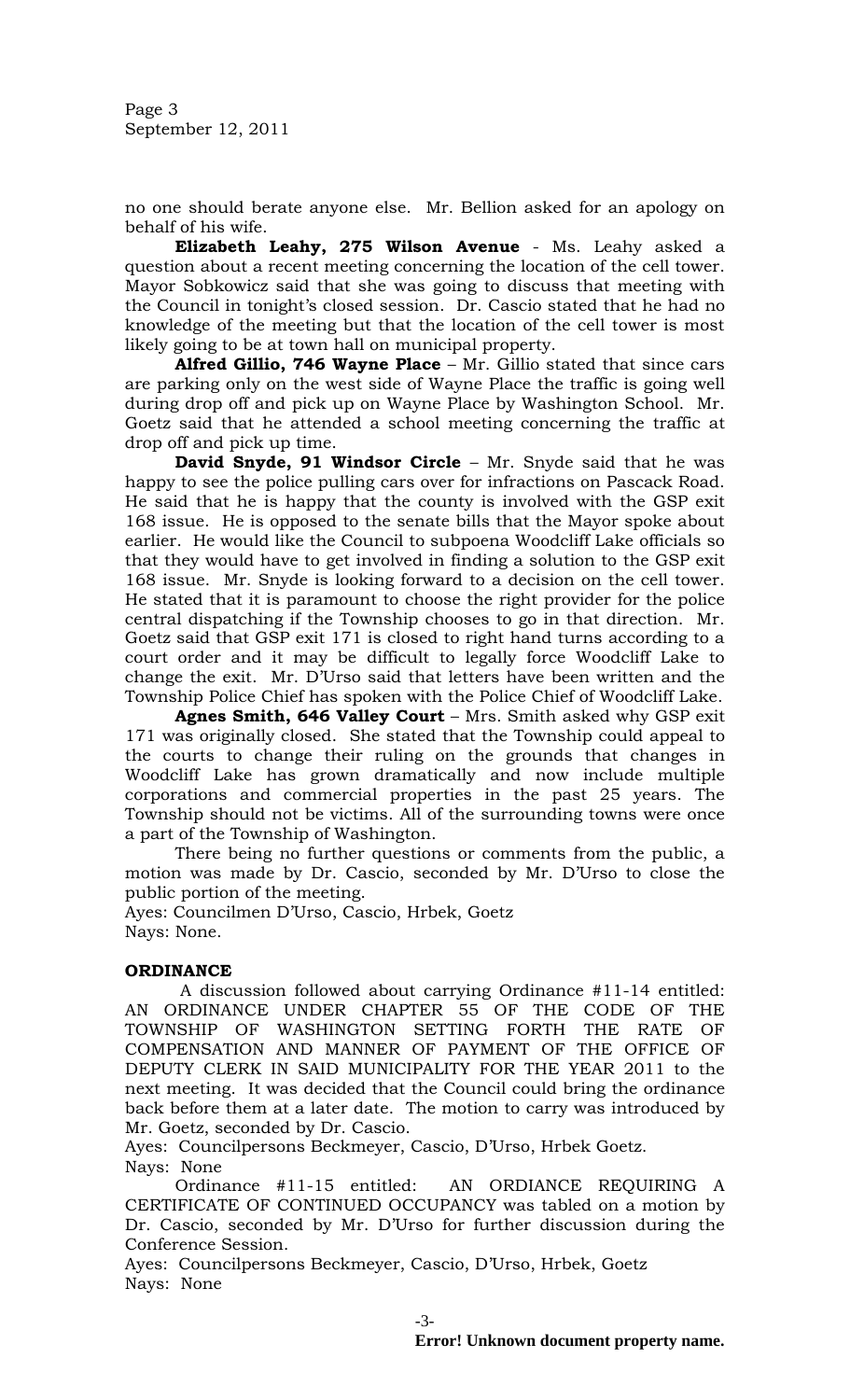Page 4 September 12, 2011

# **CONSENT AGENDA**

The following resolutions were part of the Consent Agenda and were made available to the Governing Body and the Public prior to the meeting.

The Consent Agenda was presented and adopted on a motion by Mr. D'Urso, seconded by Dr. Cascio.

Ayes: Councilmen Beckmeyer, Cascio, D'Urso, Hrbek, Goetz. Nays: None.

RESOLUTION PROVIDING FOR THE COMBINATION OF CERTAIN ISSUES OF BONDS OF THE TOWNSHIP OF WASHINGTON, IN THE COUNTY OF BERGEN, NEW JERSEY, INTO A SINGLE ISSUE OF GENERAL BONDS AGGREGATING \$3,275,000 IN PRINCIPAL AMOUNT. BE IT RESOLVED BY THE TOWNSHIP COUNCIL OF THE TOWNSHIP OF WASHINGTON, IN THE COUNTY OF BERGEN, NEW JERSEY, AS FOLLOWS:

Section 1. Pursuant to the provisions of Section 40A:2-26 of the Local Bond Law of New Jersey, particularly paragraph (f) thereof and in lieu of the sale of more than one issue of bonds as provided for in said Local Bond Law, the several issues of bonds of this local unit described in Section 2 hereof, authorized pursuant to bond ordinances of the local unit heretofore adopted, shall be combined into a single and combined issue of bonds in the principal amount of \$3,275,000.

Section 2. The principal amount of the bonds of the several issues of bonds to be combined into a single issue as above provided, the bond ordinance authorizing each of said several issues described by reference to its title and date of adoption, and the period or average period of usefulness determined in each of said bond ordinances are respectively as follows:

Period or Average Period of Usefulness (in Years)

| <b>Principal Amount of Bonds</b> | Title of Ordinance and Date of Adoption                                                                                                                                                                                                                                                                                                                                                                                                                                       | <u>(in Ye</u> |
|----------------------------------|-------------------------------------------------------------------------------------------------------------------------------------------------------------------------------------------------------------------------------------------------------------------------------------------------------------------------------------------------------------------------------------------------------------------------------------------------------------------------------|---------------|
| \$11,070 bonds                   | "Bond ordinance making a supplemental<br>appropriation of \$60,000 for improvement<br>of Memorial Field in and by The Township<br>heretofore authorized to be undertaken by<br>the Township of Washington, in the County<br>of Bergen, New Jersey, and authorizing the<br>issuance of \$57,000 bonds or notes of the<br>Township for financing such supplemental<br>appropriation", finally<br>adopted<br><sub>on</sub><br>December 28, 1998 (#98-20 which amends<br>$#98-18$ | 15            |
| \$104,500 bonds                  | ordinance providing for<br>"Bond<br>the<br>construction of a new field house at Clark<br>Field in and by The Township of<br>Washington, in the County of Bergen, New<br>Jersey, appropriating \$110,000 therefor and<br>authorizing the issuance of \$104,500 bonds<br>or notes of the Township for financing such<br>appropriation", finally adopted<br><sub>on</sub><br>November 18, 2002 (#02-19)                                                                          | 15            |

 $-4-$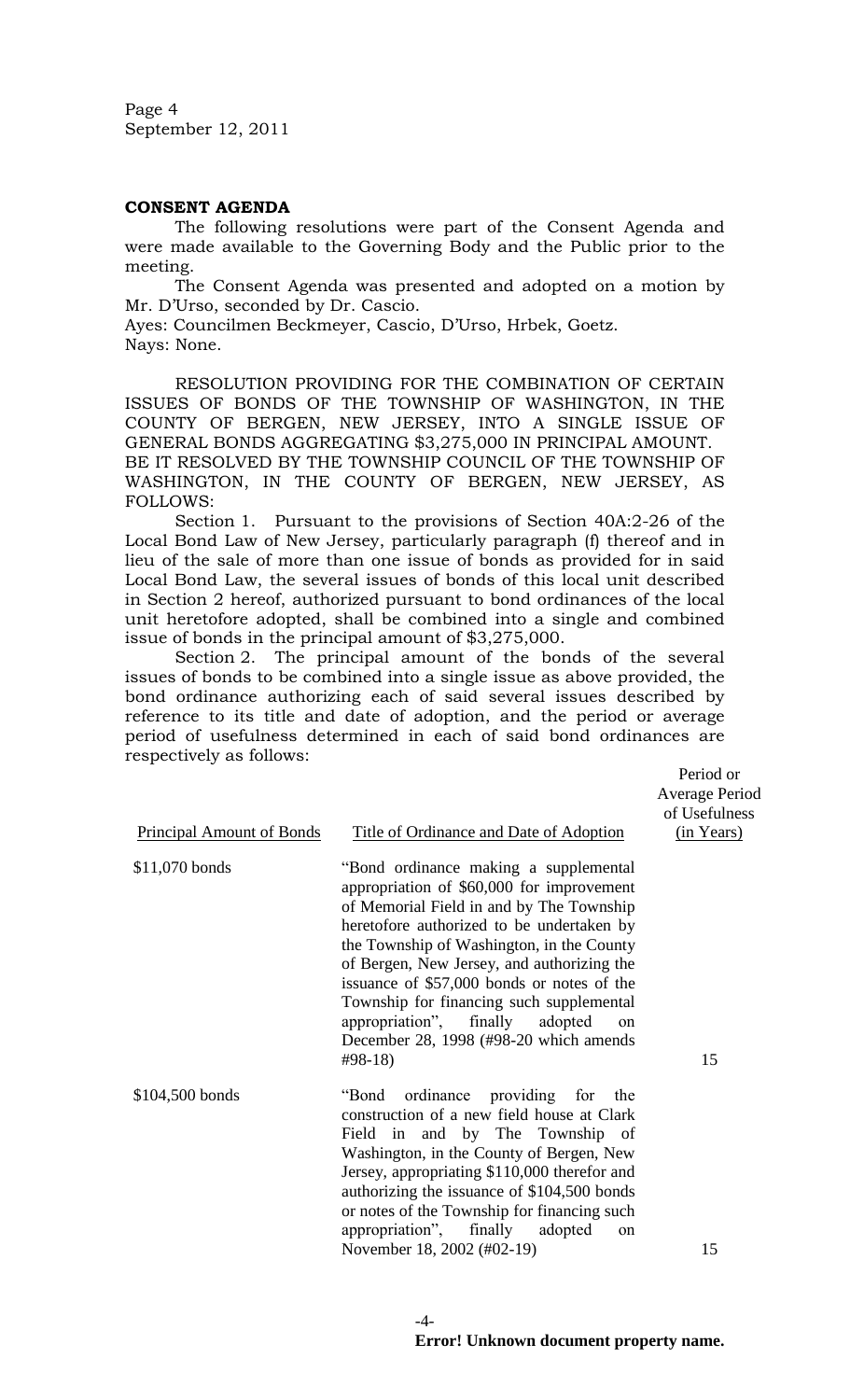| \$5,500 bonds   | "Bond ordinance making a supplemental<br>appropriation of \$8,000 for improvement of<br>various brooks and waterways in and by the<br>Township heretofore authorized to be<br>undertaken<br>by<br>The<br>Township<br>of<br>Washington, in the County of Bergen, New<br>Jersey, and authorizing the issuance of<br>\$7,600 bonds or notes of the Township for<br>financing<br>such<br>supplemental<br>appropriation", finally adopted on March<br>17, 2003 (#3-07) | 15   |
|-----------------|-------------------------------------------------------------------------------------------------------------------------------------------------------------------------------------------------------------------------------------------------------------------------------------------------------------------------------------------------------------------------------------------------------------------------------------------------------------------|------|
| \$16,000 bonds  | "Bond"<br>ordinance providing<br>for<br>the<br>construction of commuter sidewalks and<br>curbs in and along portions of Washington<br>Avenue in and by The Township of<br>Washington, in the County of Bergen, New<br>Jersey appropriating \$22,000 therefor and<br>authorizing the issuance of \$20,900 bonds<br>or notes of the Township for financing such<br>appropriation", finally adopted on October<br>20, 2003 (#03-15)                                  | 10   |
| \$162,305 bonds | ordinance providing<br>"Bond"<br>the<br>for<br>acquisition of lands in and<br>by<br>The<br>Township of Washington, in the County of<br>Jersey,<br>Bergen,<br><b>New</b><br>appropriating<br>\$180,000 therefor and authorizing the<br>issuance of \$171,000 bonds or notes of the<br>Township for financing such appropriation"<br>finally adopted on April 19, 2004 $(\text{\#}04-4)$                                                                            | 40   |
| \$17,383 bonds  | "Bond ordinance appropriating \$186,000,<br>and authorizing the issuance of \$177,000<br>bonds or notes of the Township, for the<br>acquisition of various equipment by The<br>Township of Washington, in the County of<br>Bergen, New Jersey" finally adopted on<br>August 23, 2004 (#04-11)                                                                                                                                                                     | 6.12 |
| \$500,681 bonds | "Bond ordinance providing for acquisition"<br>of new and additional<br>fire fighting<br>Township<br>by<br>The<br>of<br>equipment<br>Washington, in the County of Bergen, New<br>Jersey, appropriating \$666,000 therefor and<br>authorizing the issuance of \$634,200 bonds<br>or notes of the Township for financing such<br>appropriation", finally<br>adopted<br>on<br>December 20, 2004 (#04-14)                                                              | 10   |
| \$25,900 bonds  | ordinance providing<br>"Bond<br>for<br>the<br>acquisition of a new police utility vehicle<br>by The Township of Washington, in the<br>Bergen,<br><b>New</b><br>County<br>of<br>Jersey,<br>\$35,000 therefor<br>appropriating<br>and<br>authorizing the issuance of \$33,300 bonds<br>or notes of the Township for financing such<br>appropriation", finally adopted on May 1,<br>2006 (#06-07)                                                                    | 5    |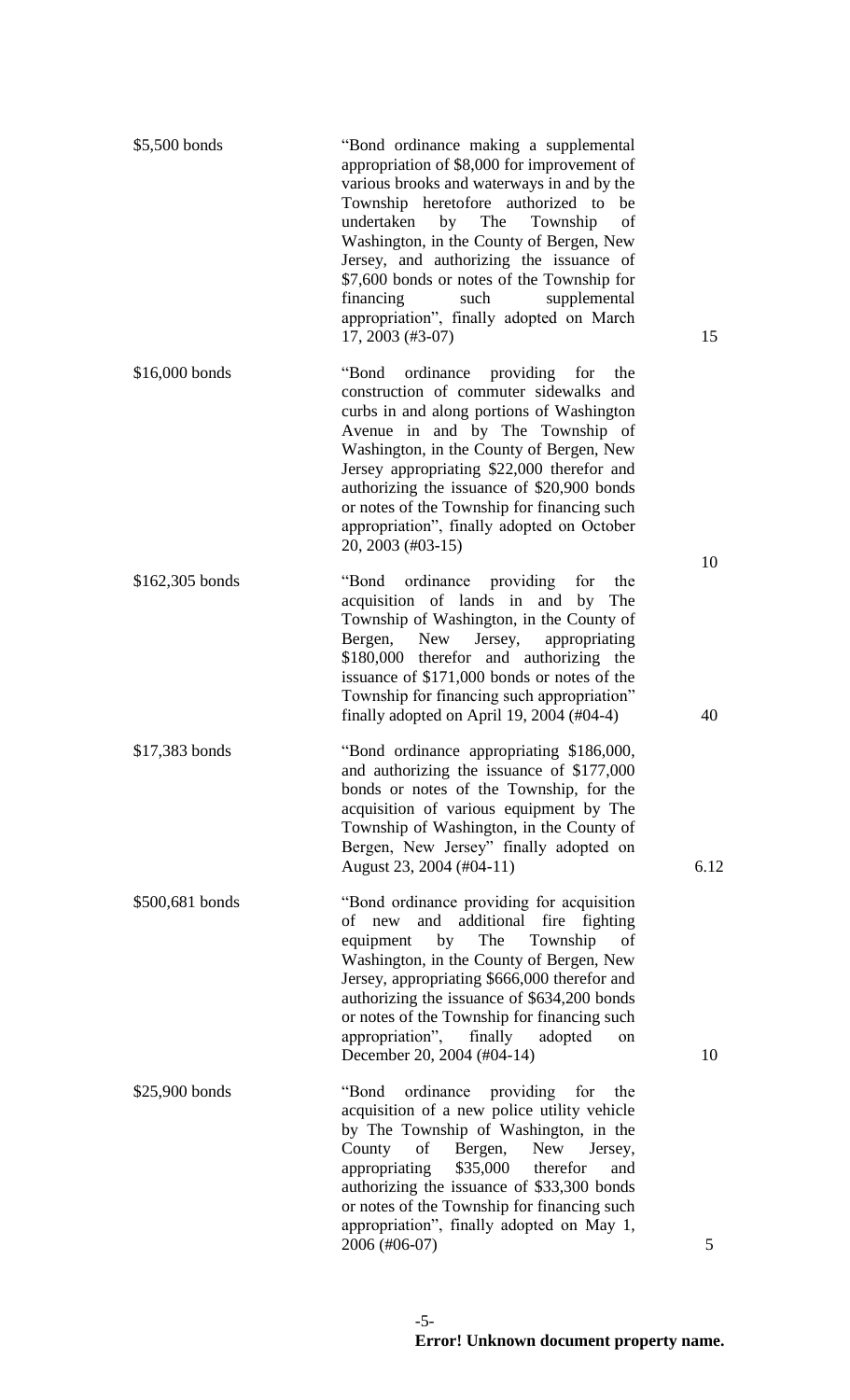| \$48,842 bonds  | "Bond ordinance providing for the<br>acquisition of new fire fighting equipment<br>by The Township of Washington, in the<br>of<br>Bergen,<br>New<br>County<br>Jersey,<br>\$66,000<br>appropriating<br>therefor<br>and<br>authorizing the issuance of \$62,800 bonds<br>or notes of the Township for financing such<br>appropriation", finally adopted on June 12,<br>2006 (#06-15) |        |
|-----------------|------------------------------------------------------------------------------------------------------------------------------------------------------------------------------------------------------------------------------------------------------------------------------------------------------------------------------------------------------------------------------------|--------|
| \$97,763 bonds  | ordinance providing for<br>"Bond<br>the<br>acquisition of a new front-end bucket<br>loader by The Township of Washington, in<br>the County of Bergen, New Jersey,<br>appropriating \$132,000<br>therefor<br>and<br>authorizing the issuance of \$125,700 bonds<br>or notes of the Township for financing such<br>appropriation", finally adopted on August<br>7, 2006 (#06-23)     | 5<br>5 |
| \$10,608 bonds  | "Bond ordinance providing for<br>the<br>acquisition of new office equipment by The<br>Township of Washington, in the County of<br>Bergen, New Jersey, appropriating \$12,000<br>therefor and authorizing the issuance of<br>\$11,400 bonds or notes of the Township for<br>financing such appropriation", finally<br>adopted on August 7, 2006 (#06-24)                            | 15     |
| \$408,655 bonds | "Bond ordinance appropriating \$445,000,<br>and authorizing the issuance of \$422,750<br>bonds or notes of the Township, for various<br>improvements or purposes authorized to be<br>undertaken by The Township of<br>Washington, in the County of Bergen, New<br>Jersey", finally adopted on September 11,<br>2006 (#06-29)                                                       | 25.8   |
| \$42,896 bonds  | "Bond ordinance providing for<br>the<br>acquisition of new fire fighting equipment<br>by The Township of Washington, in the<br>County of Bergen, New Jersey,<br>\$48,500 therefor<br>appropriating<br>and<br>authorizing the issuance of \$46,075 bonds<br>or notes of the Township for financing such<br>appropriation", finally adopted<br>on<br>September 11, 2006 (#06-30)     | 15     |
| $$75,181$ bonds | "Bond ordinance providing for<br>the<br>remediation of property in and by The<br>Township of Washington, in the County of<br>Bergen, New Jersey, appropriating \$85,000<br>therefor and authorizing the issuance of<br>\$80,750 bonds or notes of the Township for<br>financing such appropriation",<br>finally<br>adopted on May 21, 2007 (#07-8)                                 |        |
| \$125,807 bonds | "Bond ordinance providing for<br>the<br>acquisition of new fire fighting equipment<br>by The Township of Washington, in the<br>County of Bergen, New Jersey,                                                                                                                                                                                                                       | 15     |
|                 | appropriating \$155,000 therefor<br>and<br>authorizing the issuance of \$147,250 bonds                                                                                                                                                                                                                                                                                             | 15     |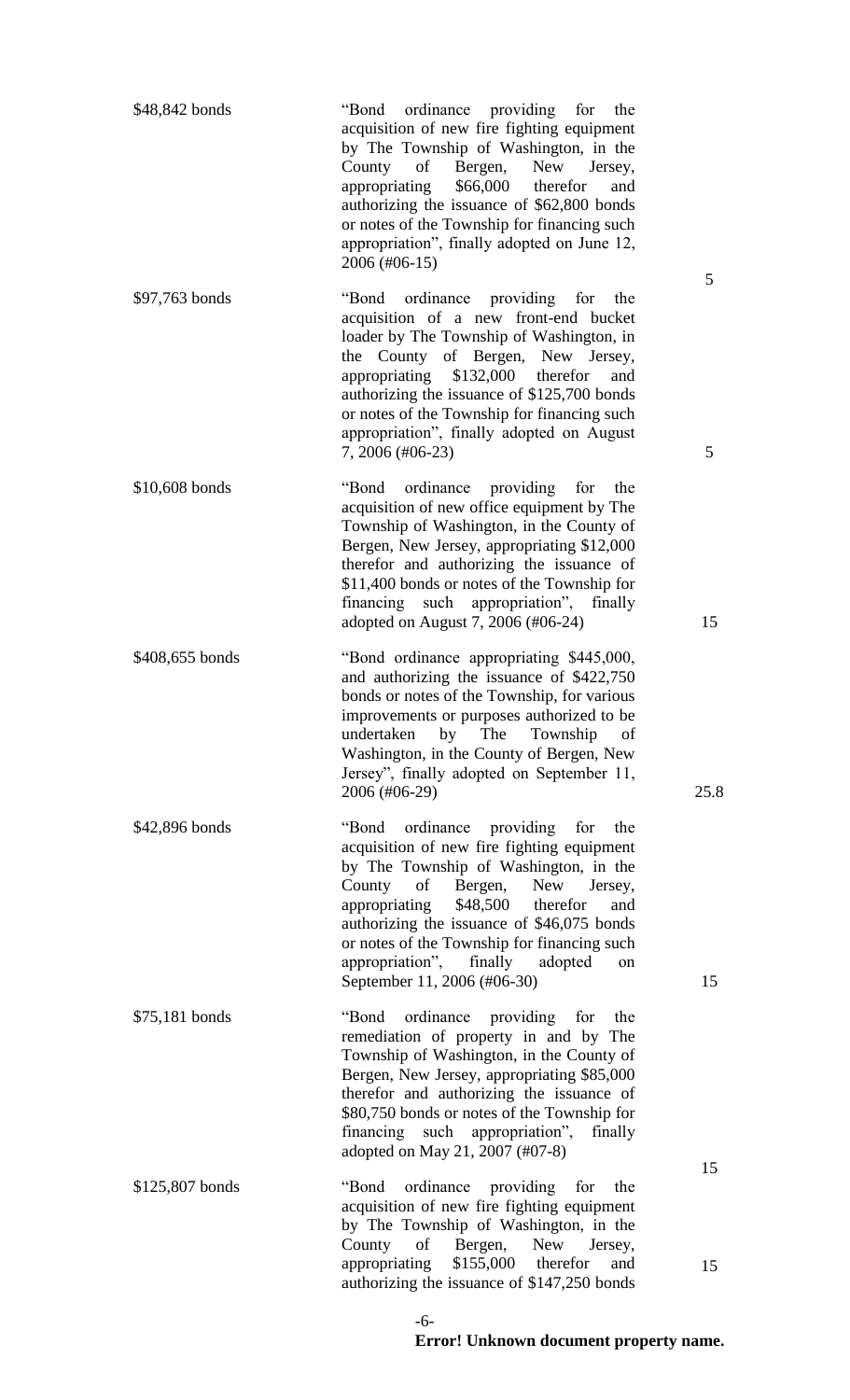or notes of the Township for financing such appropriation", finally adopted on July 2, 2007 (#07-09)

acquisition of new computer equipment by

The Township of Washington, in the County of Bergen, New Jersey, appropriating \$55,000 therefor and authorizing the issuance of \$52,250 bonds or notes of the Township for financing such appropriation", finally adopted on August 20, 2007 (#07-11) 7 \$76,000 bonds "Bond ordinance providing for the acquisition of a new dump truck by The Township of Washington, in the County of Bergen, New Jersey, appropriating \$90,000 therefor and authorizing the issuance of \$85,500 bonds or notes of the Township for financing such appropriation", finally adopted on August 20, 2007 (#07-12) 5 \$62,370 bonds "Bond ordinance appropriating \$68,000, and authorizing the issuance of \$64,600 bonds or notes of the Township, for various improvements or purposes to be undertaken by The Township of Washington, in the County of Bergen, New Jersey for the Volunteer Fire Department of the Township", finally adopted on August 20, 2007 (#07-13) 15 \$61,900 bonds "Bond ordinance appropriating \$65,000, and authorizing the issuance of \$61,900 bonds or notes of the Township, for various improvements or purposes to be undertaken by The Township of Washington, in the County of Bergen, New Jersey, for the Volunteer Fire Department of the Township", finally adopted on September 21, 2008 (#08-09) 12.84 \$150,500 bonds "Bond ordinance appropriating \$158,500, and authorizing the issuance of \$150,500 bonds or notes of the Township, for various improvements or purposes to be undertaken by The Township of Washington, in the County of Bergen, New Jersey", finally adopted on October 6, 2008 (#08-10) 15 \$216,750 bonds "Bond ordinance appropriating \$259,500 and authorizing \$246,750 bonds or notes of the Township for various improvements or purposes authorized to be undertaken by The Township of Washington, in the County of Bergen, New Jersey", finally adopted on October 6, 2008 (#08-11) 7.47 \$114,000 bonds "Bond ordinance making a supplemental appropriation of \$120,000 for the

\$44,064 bonds "Bond ordinance providing for the

15

-7-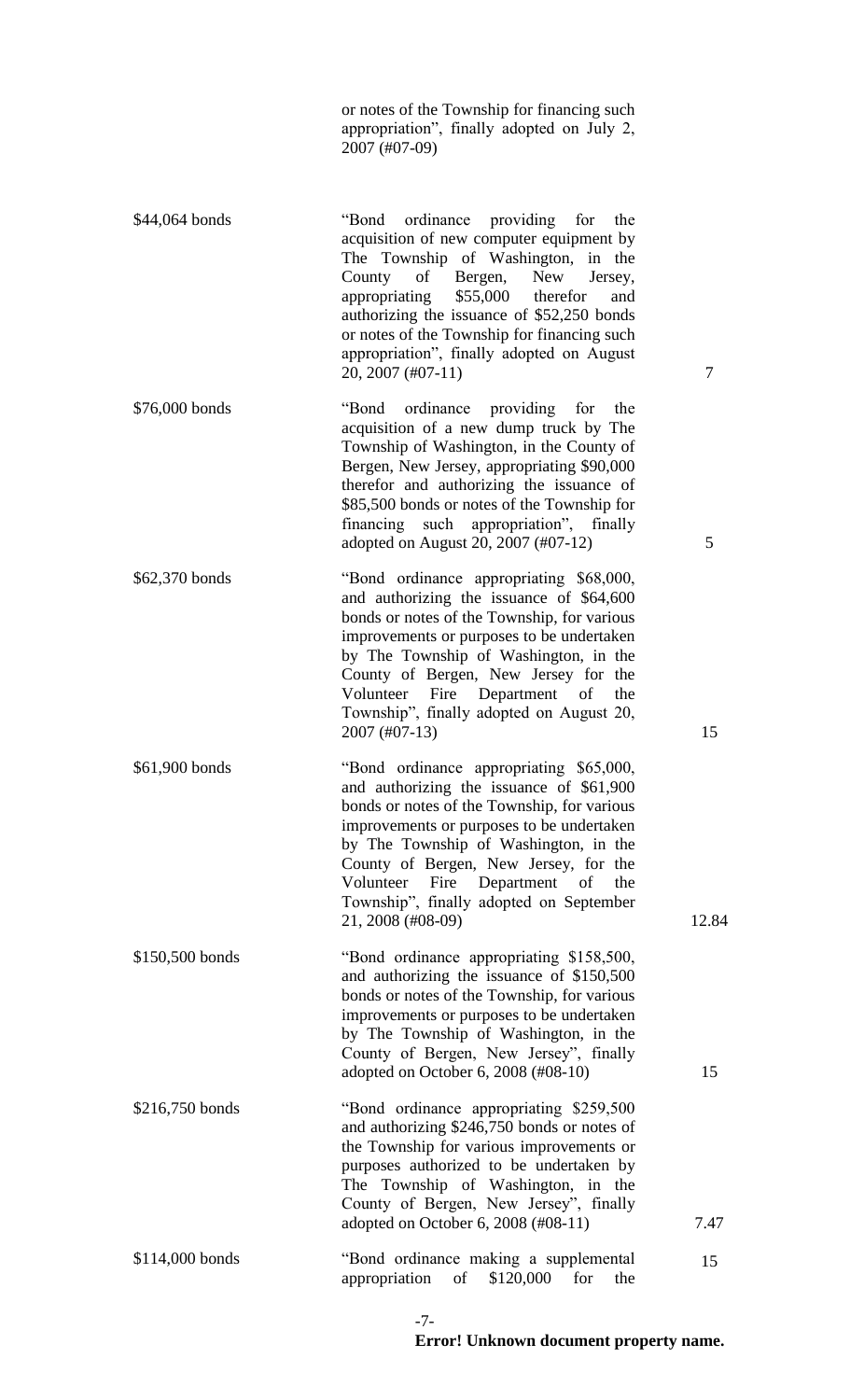|                 | remediation of property in and by the<br>Township heretofore authorized to<br>be<br>undertaken<br>by<br>The<br>Township<br>of<br>Washington, in the County of Bergen, New<br>Jersey, and authorizing the issuance of<br>\$114,000 bonds or notes of the Township<br>financing<br>such<br>supplemental<br>for<br>appropriation", finally<br>adopted<br>on<br>December 15, 2008 (#08-13)               |        |
|-----------------|------------------------------------------------------------------------------------------------------------------------------------------------------------------------------------------------------------------------------------------------------------------------------------------------------------------------------------------------------------------------------------------------------|--------|
| \$52,300 bonds  | "Bond ordinance providing for the<br>construction of curbs and sidewalks in and<br>by The Township of Washington, in the<br>County of Bergen, New Jersey,<br>appropriating \$155,000 therefor and<br>authorizing the issuance of \$52,300 bonds<br>or notes of the Township for financing such<br>appropriation", finally adopted on April 13,<br>2009 (#09-04)                                      | 10     |
| \$109,250 bonds | "Bond ordinance providing for the<br>acquisition of new computer equipment for<br>use by the Police Department of The<br>Township of Washington, in the County of<br>Bergen, New Jersey, appropriating<br>\$115,000 therefor and authorizing the<br>issuance of \$109,250 bonds or notes of the<br>Township for financing such appropriation"<br>finally adopted on July 13, 2009 $(\text{\#09-08})$ | $\tau$ |
| \$241,300 bonds | "Bond ordinance providing for the<br>acquisition of new emergency service<br>communication equipment for use by The<br>Township of Washington, in the County of<br>Bergen, New Jersey, appropriating<br>\$254,000 therefor and authorizing the<br>issuance of \$241,300 bonds or notes of the<br>Township for financing such appropriation"<br>finally adopted on October 19, 2009 (#09-<br>12)      | 10     |
| \$451,575 bonds | "Bond ordinance providing for the<br>acquisition of land in and by The Township<br>of Washington, in the County of Bergen,<br>New Jersey appropriating \$475,000<br>therefor and authorizing the issuance of<br>\$452,000 bonds or notes of the Township<br>for financing such appropriation" finally<br>adopted on June 28, 2010 (#10-08)                                                           | 40     |
| \$41,900 bonds  | "Bond ordinance providing for the<br>acquisition of new and additional vehicular<br>equipment in and by The Township of<br>Washington, in the County of Bergen, New<br>Jersey appropriating \$44,000 therefor and<br>authorizing the issuance of \$41,900 bonds<br>or notes of the Township for financing such<br>appropriation" finally adopted on October                                          |        |
|                 | 18, 2010 (#10-14)                                                                                                                                                                                                                                                                                                                                                                                    | 5      |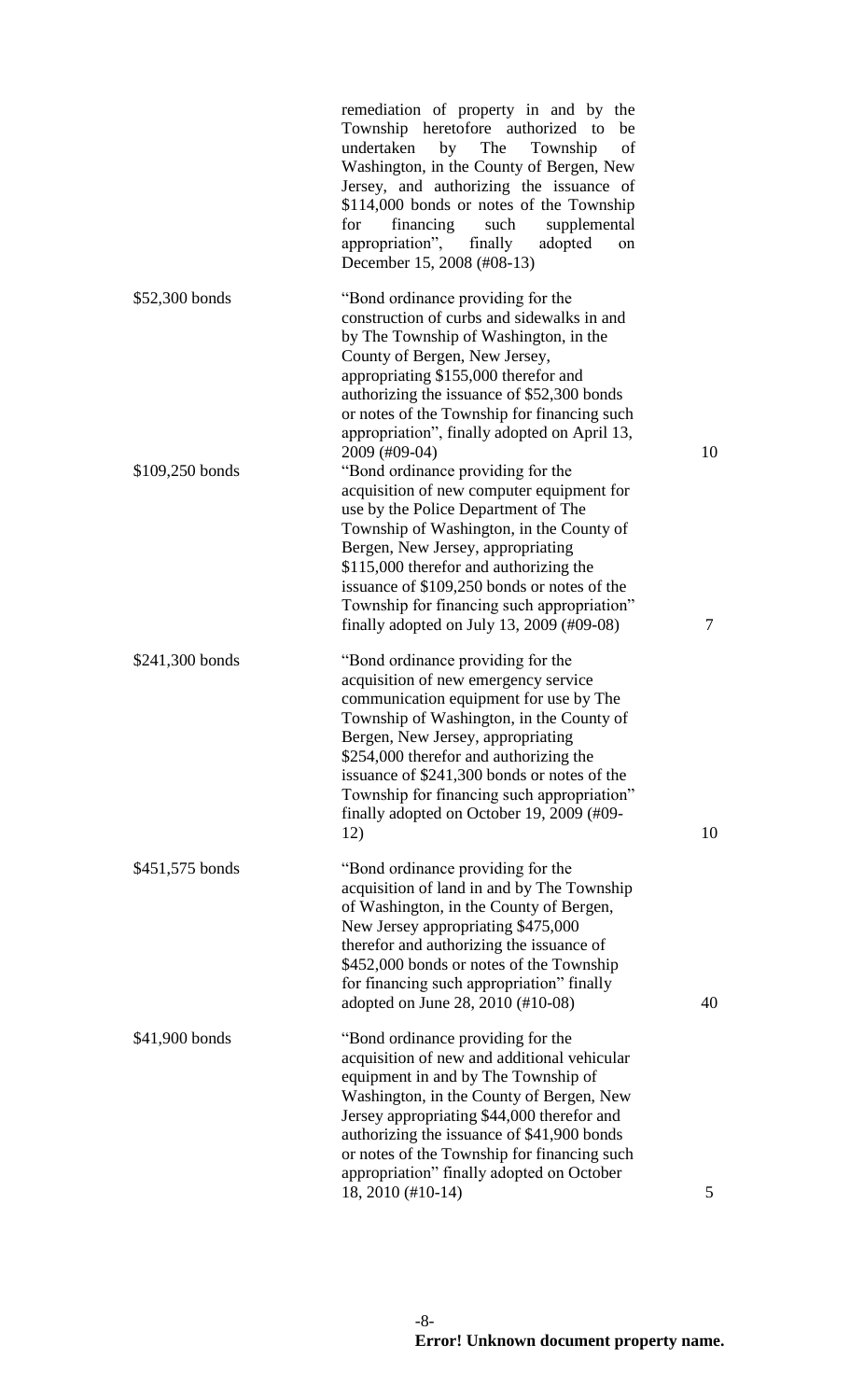Section 3. The following matters are hereby determined with respect to said combined issue of bonds:

(a) The average period of usefulness, taking into consideration the respective amounts of obligations authorized to be issued pursuant to each of said bond ordinances, respectively, is 17.94 years.

(b) The bonds of said combined issue shall be designated "General Bonds of 2011" and shall mature within the said average period of usefulness hereinabove determined.

(c) The bonds of said combined issue shall be sold and issued in accordance with the provisions of said Local Bond Law applicable to the sale and issue of a single issue of bonds.

Section 4. The following additional matters are hereby determined, declared, recited and stated:

(a) None of the bonds of the several issues of bonds described in Section 2 hereof has been heretofore sold or issued and the several bond ordinances described in Section 2 hereof have not heretofore been rescinded and now remain in full force and effect as authorizations for the amount of bonds set forth opposite the title of the several bond ordinances described in said Section 2 hereof.

(b) No bonds are authorized by any of the bond ordinances described in Section 2 hereof, except bonds in the amount set opposite the title of said bond ordinances in Section 2 hereof, and except \$575 Ordinance #10-08.

(c) The several purposes for the financing of which the bonds described in Section 2 hereof have been authorized to be issued pursuant to the respective bond ordinances described in Section 2 hereof are purposes for which bonds of this local unit may lawfully be issued pursuant to said Local Bond Law and are not purposes for which a deduction may be taken in any annual or supplemental debt statement of the local unit.

Section 5. This resolution shall take effect immediately.

RESOLUTION DETERMINING THE FORM AND OTHER DETAILS OF \$3,275,000 GENERAL BONDS OF 2011 OF THE TOWNSHIP OF WASHINGTON, IN THE COUNTY OF BERGEN, NEW JERSEY, AND PROVIDING FOR THEIR SALE.

BE IT RESOLVED BY THE TOWNSHIP COUNCIL OF THE TOWNSHIP OF WASHINGTON, IN THE COUNTY OF BERGEN, NEW JERSEY, AS FOLLOWS:

Terms of Bonds. The \$3,275,000 General Bonds of 2011 (the "Bonds") of The Township of Washington, in the County of Bergen, New Jersey (the "Township"), referred to and described in the resolution adopted pursuant to the Local Bond Law of the State of New Jersey, by the Township Council of the Township on September 12, 2011, entitled "Resolution providing for the combination of certain issues of bonds of The Township of Washington, in the County of Bergen, New Jersey, into a single issue of General Bonds aggregating \$3,275,000 in principal amount" and authorized by certain bond ordinances of the Township therein described, shall be dated the date of delivery thereof, shall bear interest payable semi-annually on April 1 and October 1 in each year, commencing April 1, 2012, expressed in a multiple of 1/8 or 1/20 of 1%, shall mature (subject to the option of the successful bidder to establish term bonds in accordance with the provisions of the notice of sale) in the principal amount of \$220,000 on October 1, 2012, \$420,000 on October 1, 2013, \$435,000 on October 1, 2014 and \$440,000 on October 1 in each of the years 2015 through 2019, both inclusive.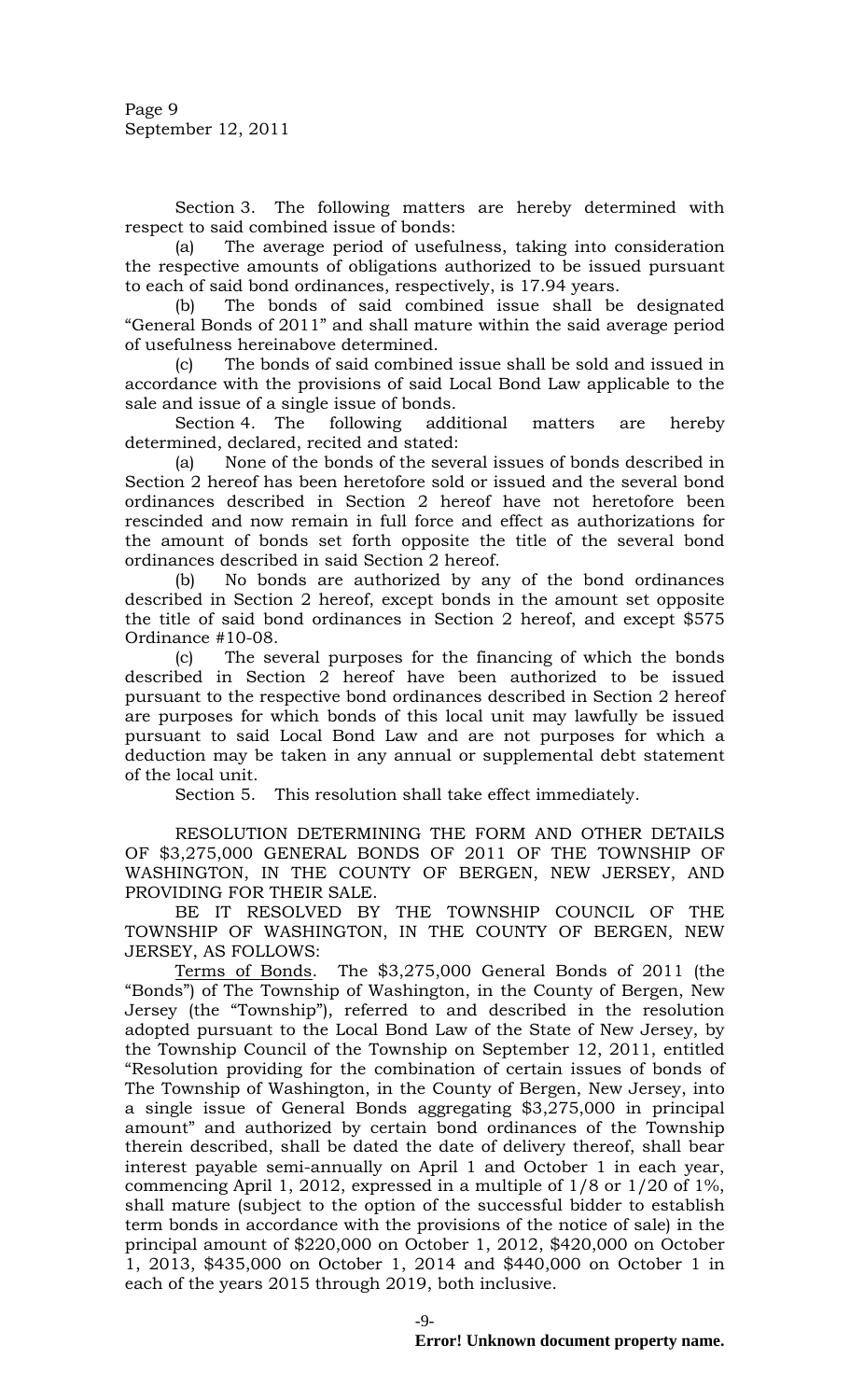Page 10 September 12, 2011

Book-Entry-Only Bonds. The Bonds shall be issued by means of a book-entry system with no physical distribution of bond certificates made to the public. The Bonds shall be issued in registered form and bond certificates for each maturity will be issued to The Depository Trust Company, New York, New York ("DTC"), registered in the name of its nominee Cede & Co., and immobilized in its custody. A book-entry system will be employed, evidencing ownership of the Bonds in principal amount of \$5,000 or any \$1,000 increment in excess thereof, with transfers of ownership affected on the records of DTC and its participants pursuant to rules and procedures adopted by DTC and its participants. The successful bidder, as a condition to the delivery of the Bonds, will be required to deposit the bond certificates with DTC, registered in the name of Cede & Co. So long as Cede & Co. is the registered owner of the Bonds, principal and redemption price, if any, of and interest on the Bonds will be payable by the Township or its agent to DTC or its nominee as registered owner of the Bonds. The Bonds shall be executed in the name of the Township by the manual or facsimile signatures of its Mayor and its Chief Financial Officer, under the seal of the Township affixed, imprinted or otherwise reproduced thereon and attested by the manual signature of its Township Clerk.

Redemption. The Bonds are not subject to redemption prior to maturity at the option of the Township.

Form of Bonds. The Bonds shall be in substantially the following forms with such changes and modifications as may be required, necessary, convenient or desirable for delivery thereof (including the inclusion of mandatory sinking fund provisions if term Bonds are specified by the successful bidder):

# UNITED STATES OF AMERICA STATE OF NEW JERSEY

# THE TOWNSHIP OF WASHINGTON, IN THE COUNTY OF BERGEN

# GENERAL BOND OF 2011

| Number:                            | $R-G$            |
|------------------------------------|------------------|
| <b>Registered Owner:</b> Cede & Co |                  |
| <b>Principal Amount:</b> \$        |                  |
| <b>Dated Date:</b>                 | October 27, 2011 |
| <b>Interest Rate:</b>              | $\%$             |
| <b>Maturity Date:</b>              | October 1,       |

**CUSIP Number:** \_\_\_\_\_\_\_\_\_\_\_\_

THE TOWNSHIP OF WASHINGTON, IN THE COUNTY OF BERGEN (the "Township"), a municipal corporation of the State of New Jersey, situate in said County of Bergen, hereby acknowledges itself indebted and for value received promises to pay to the above-stated Registered Owner or registered assigns, the above-stated Principal Amount on the above-stated Maturity Date upon presentation and surrender of this bond, and to pay to the registered owner hereof interest on such sum,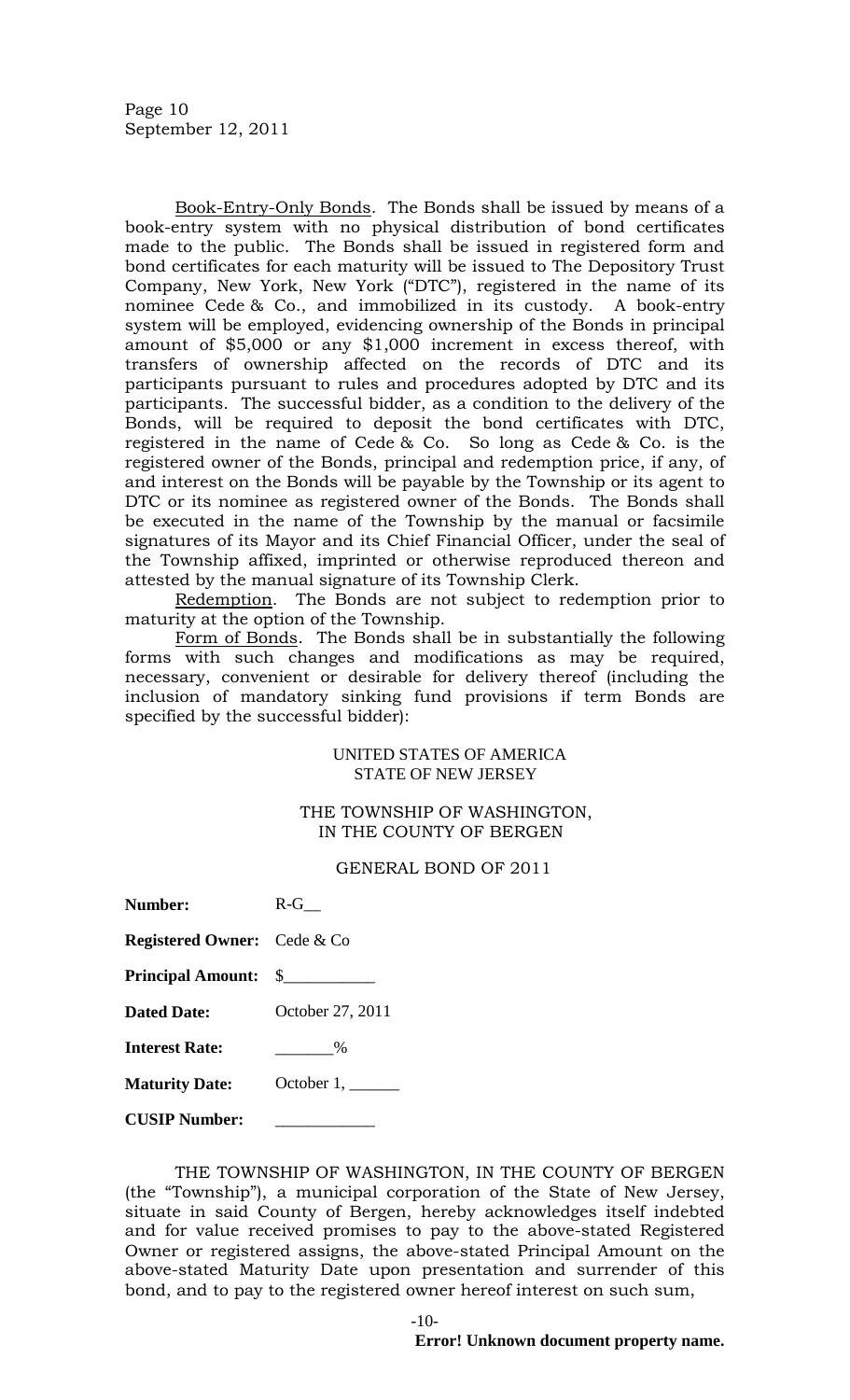from the date of this bond until it matures or is redeemed, at the abovestated Interest Rate per annum payable April 1, 2012 and semi-annually thereafter on April 1 and October 1 in each year. Principal or redemption price, if any, of this bond will be paid in lawful money of the United States of America at the office of the Chief Financial Officer, Municipal Building, 350 Hudson Street, Washington, New Jersey. Interest on this bond will be payable by check or draft mailed to the registered owner hereof whose name appears on the registration books of the Township on March 15 and September 15 next preceding each interest payment date.

This bond is transferable only upon the books of the Township kept for that purpose at the office of the Chief Financial Officer, Municipal Building, 350 Hudson Street, Washington, New Jersey (the "Transfer Agent"), by the registered owner hereof in person or by his attorney duly authorized in writing, upon surrender hereof together with a written instrument of transfer satisfactory to the Transfer Agent duly executed by the registered owner or such duly authorized attorney, and thereupon the Township shall issue in the name of the transferee a new bond or bonds of the same aggregate principal amount and series, designation, maturity and interest rate as the surrendered bond. The Township, the Transfer Agent and any paying agent of the Township may treat and consider the person in whose name this bond is registered as the holder and absolute owner hereof for the purpose of receiving payment of, or on account of, the principal and interest due hereon and for all other purposes whatsoever.

This bond is one of an authorized issue of bonds and is issued pursuant to the Local Bond Law of the State of New Jersey, and as provided by resolution of the Township Council of the Township, entitled: "Resolution providing for the combination of certain issues of bonds of the Township of Washington, in the County of Bergen, New Jersey, into a single issue of General Bonds aggregating \$3,275,000 in principal amount", adopted on September 12, 2011 and the bond ordinances referred to therein.

The bonds are not subject to redemption prior to maturity at the option of the Township.

The full faith and credit of the Township are hereby irrevocably pledged for the punctual payment of the principal or redemption price, if any, and interest on this bond according to its terms.

It is hereby certified and recited that all conditions, acts and things required by the Constitution or statutes of the State of New Jersey to exist, to have happened or to have been performed precedent to or in the issuance of this bond exist, have happened and have been performed, and that the issue of bonds of which this is one does not exceed any limitation imposed thereon by said Constitution or statutes.

IN WITNESS WHEREOF, THE TOWNSHIP OF WASHINGTON, IN THE COUNTY OF BERGEN has caused this bond to be executed in its name by the manual or facsimile signatures of its Mayor and its Chief Financial Officer, and its corporate seal to be affixed, imprinted or reproduced hereon, and this bond and said seal to be attested by the manual signature of its Township Clerk and this bond to be dated the above-stated Dated Date.

# **THE TOWNSHIP OF WASHINGTON, IN THE COUNTY OF BERGEN**

**(SEAL)**

By

-11-

**Error! Unknown document property name.**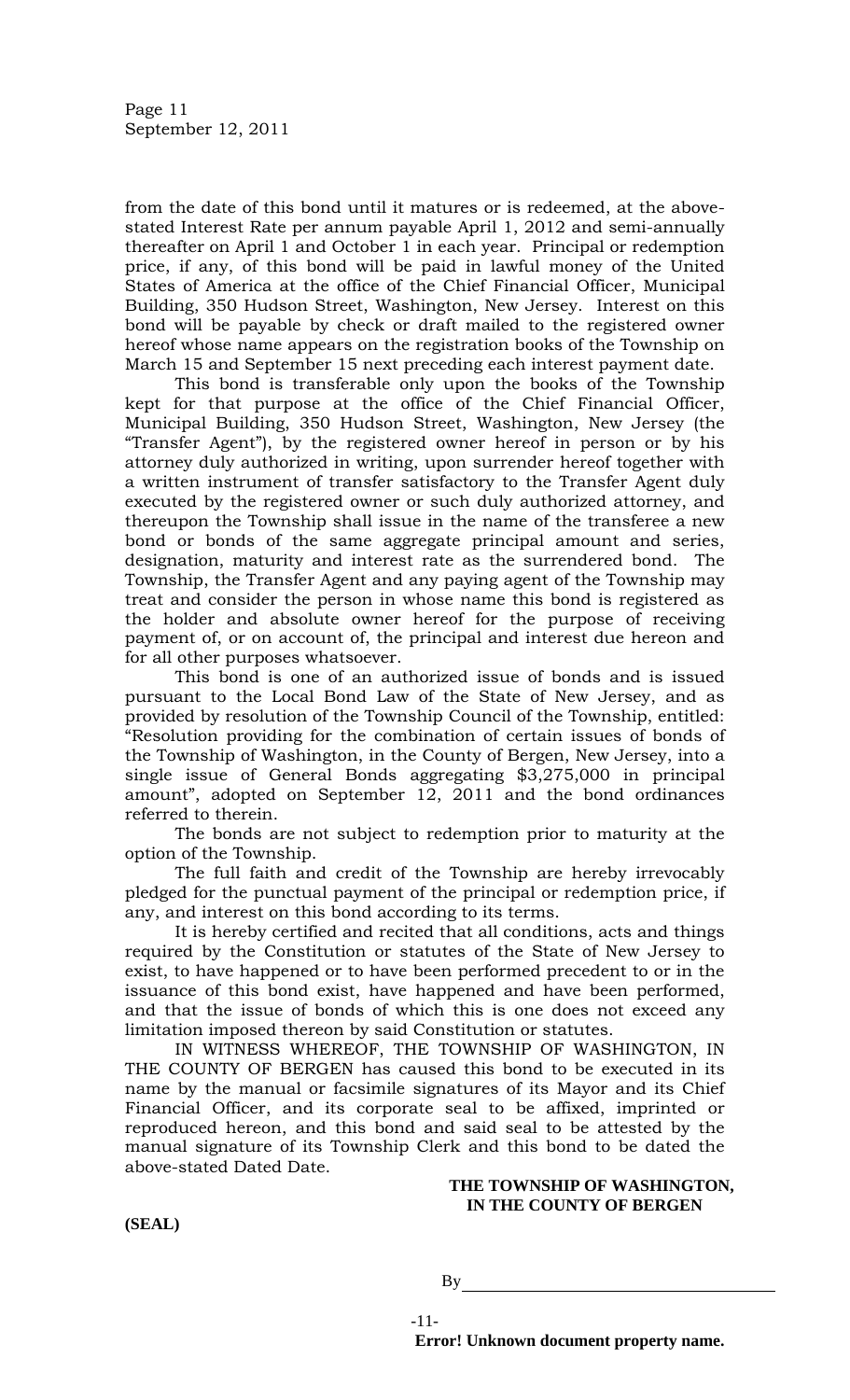Township Clerk Chief Financial Officer The following abbreviations, when used in the inscription on the face of this Bond, shall be construed as though they were written out in full according to applicable laws or regulations (additional abbreviations may also be used though not in the following list):

| <b>TEN</b>                             | $-$ as tenants in common                                                           | <b>UNIF GIFT MIN ACT</b>                    |         |
|----------------------------------------|------------------------------------------------------------------------------------|---------------------------------------------|---------|
| <b>COM</b><br><b>TEN</b><br><b>ENT</b> | $-$ as tenants by the entireties                                                   | Custodian                                   |         |
| <b>JT TEN</b>                          | $-$ as joint tenants with right<br>of survivorship and not as<br>tenants in common | (Cust)<br>under Uniform Gifts to Minors Act | (Minor) |

State

# ASSIGNMENT

FOR VALUE RECEIVED the undersigned hereby sells, assigns and transfers unto

PLEASE INSERT SOCIAL SECURITY OR OTHER IDENTIFYING NUMBER OF ASSIGNEE (FOR COMPUTER RECORD ONLY)

(Please Print or Typewrite Name and Address of Transferee)

the within Bond, and all rights thereunder, and hereby irrevocably constitutes and appoints \_\_\_\_\_\_\_\_\_\_\_\_\_\_\_\_\_\_\_\_\_\_\_\_\_\_ Attorney, to transfer the within Bond on the books kept for the registration thereof, with full power of substitution in the premises.

Dated:

NOTICE:The signature to this assignment must correspond with the name as it appears upon the face of the within Bond in every particular, without alteration or enlargement or any change whatever.

Sale of Bonds and Publication of Notice. The Bonds shall be sold upon electric bids submitted on either Grant Street Group's MuniAuction website or the PARITY® Electronic Bid System of i-Deal LLC (as shall be determined by the Chief Financial Officer of the Township after consultation with the Township auditor and bond counsel) on October 6, 2011 until 11:00 o'clock A.M. (or such other date or time as shall be determined by the Chief Financial Officer of the Township after consultation with the Township auditor and bond counsel) and the Township Clerk is hereby authorized and directed to (a) cause a notice of such sale to be published at least once, the first publication to be at least seven days prior to said sale in "The Record", a newspaper published in the County of Bergen, and circulating in the municipality, and (b) cause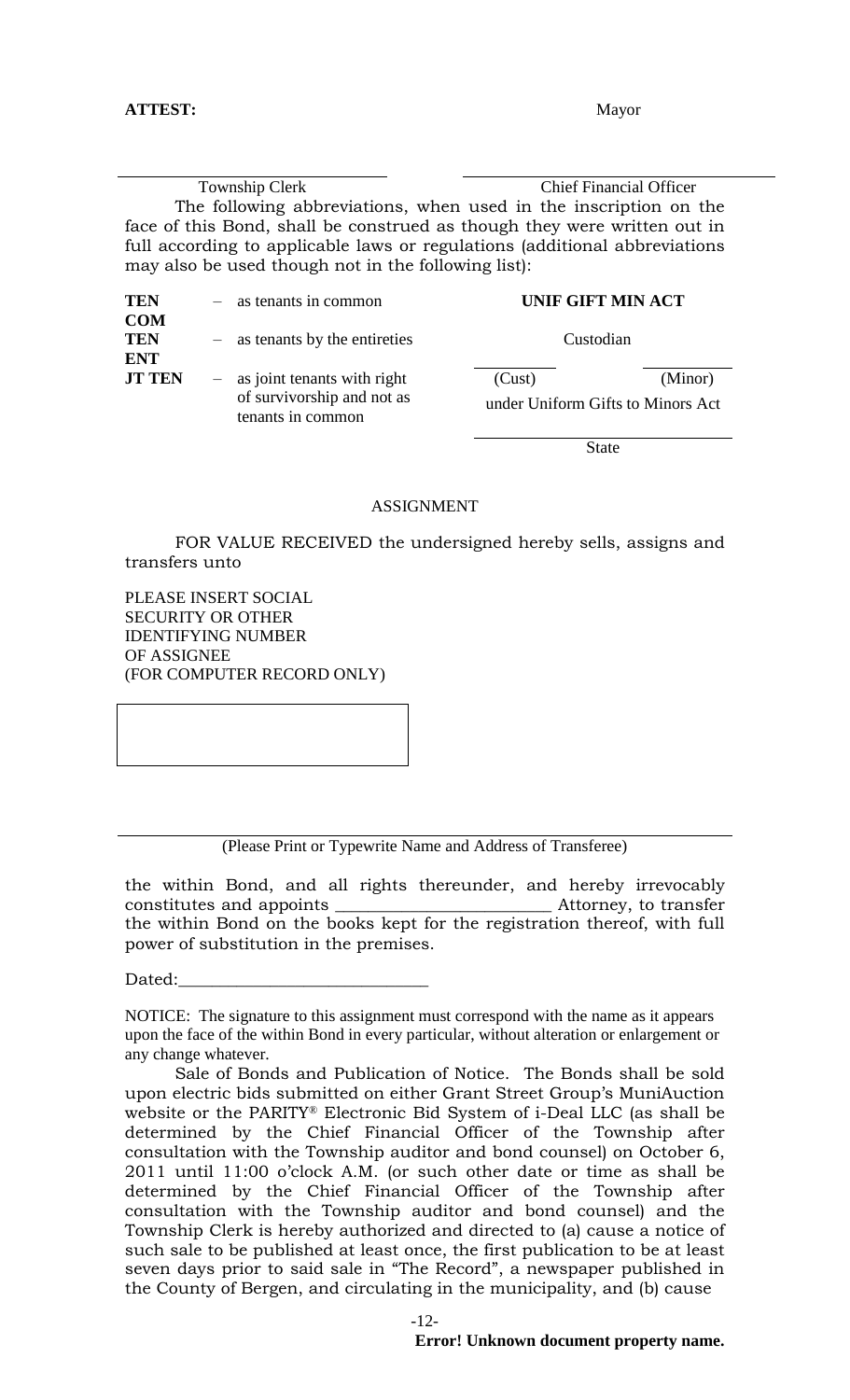Page 13 September 12, 2011

a summary of the notice of sale to be published at least once, the first publication to be at least seven days prior to said sale in "The Bond Buyer", a financial newspaper published and circulating in the City of New York, New York.

Forms of Notices. Said notice of sale and said summary of notice of sale shall be in substantially the following forms, respectively, with such changes and modifications as may be approved by the Chief Financial Officer of the Township after consultation with the Township auditor and bond counsel:

### **NOTICE OF SALE**

#### **THE TOWNSHIP OF WASHINGTON, IN THE COUNTY OF BERGEN, NEW JERSEY**

#### **\$3,275,000 GENERAL BONDS OF 2011**

ELECTRONIC BIDS will be received by the Chief Financial Officer of the Township of Washington, in the County of Bergen, New Jersey (the "Township"), via the PARITY® Electronic Bid System ("PARITY®") of i-Deal LLC ("i-Deal") on Thursday, October 6, 2011, until 11:00 a.m., local time, at which time they will be publicly announced, for the purchase of \$3,275,000 General Bonds of 2011 (the "Bonds") of the Township due on October 1 as follows, either as serial Bonds or as term Bonds with sinking fund installments in accordance with this Notice of Sale:

> \$3,275,000 General Bonds of 2011, maturing in the principal amount of \$220,000 on October 1, 2012, \$420,000 on October 1, 2013, \$435,000 on October 1, 2014 and \$440,000 on October 1 in each of the years 2015 through 2019, both inclusive

The Bonds will be dated the date of delivery thereof, and will bear interest at the rate or rates per annum specified by the successful bidder therefor in accordance with this Notice of Sale, payable on April 1 and October 1 in each year until maturity or earlier redemption, commencing April 1, 2012. The record dates for the payment of principal of and interest on the Bonds will be the March 15 and September 15 next preceding each such payment date.

The Bonds will be issued in book-entry form only, initially in the name of Cede & Co., as nominee of The Depository Trust Company ("DTC"). Purchasers will not receive certificates representing their interests in the Bonds. Individual purchases will be in the principal amount of \$1,000 (with a \$5,000 minimum) and integral multiples thereof. Payments of principal or redemption price, if any, and interest will be made by the Township or its agent to DTC for subsequent disbursement to DTC participants to then be remitted to the beneficial owners of the Bonds.

The Bonds are not subject to redemption prior to their stated maturities at the option of the Township.

A bidder may aggregate consecutive principal maturities of the Bonds for which such bidder bids the same interest rate, into term bonds. Each such term bond shall mature on the final maturity date of its consecutive maturities in an aggregate principal amount equal to the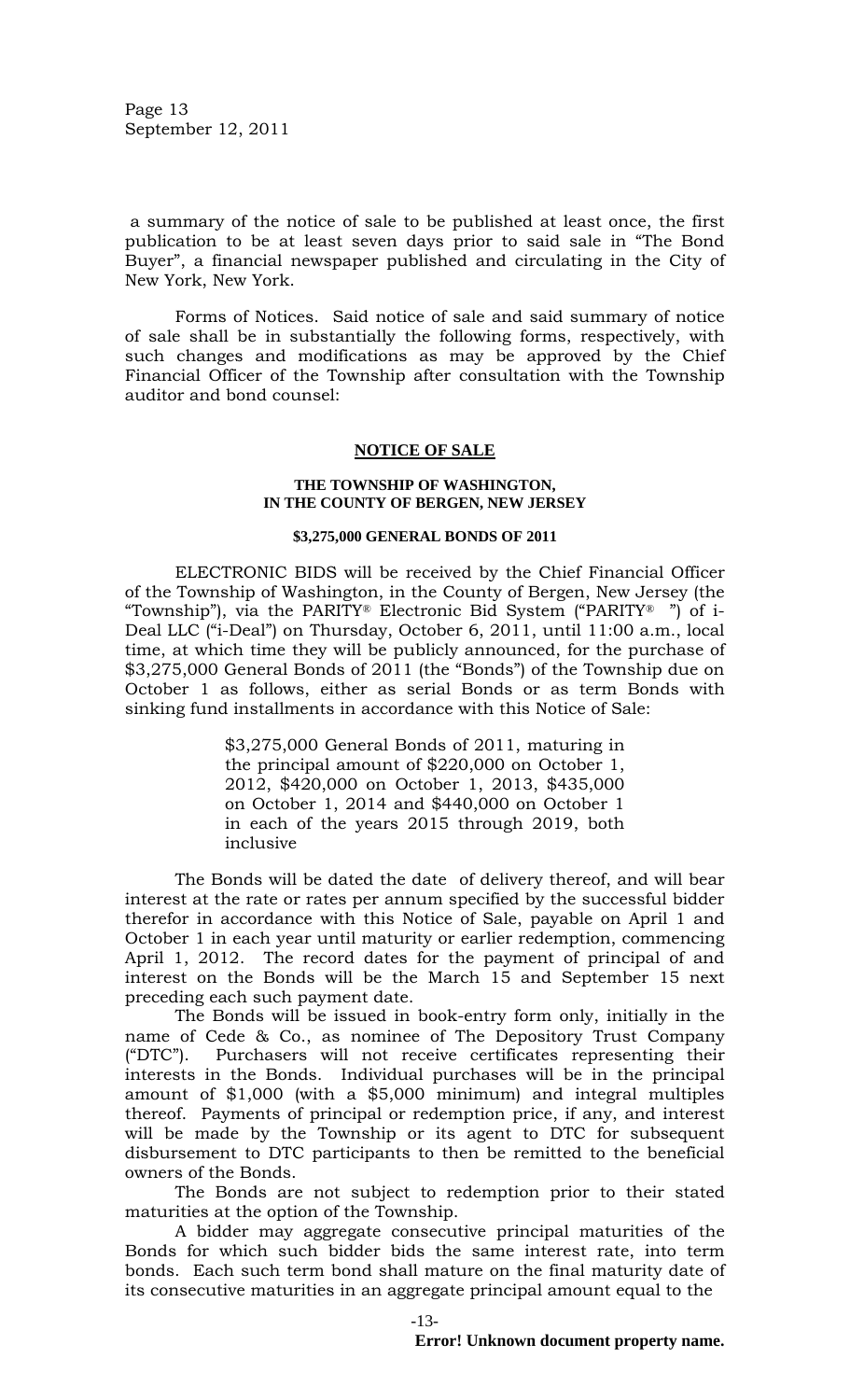sum of the principal amounts of its consecutive maturities. Such term bonds will be subject to mandatory sinking fund redemption at one hundred percent (100%) of the principal amount thereof, together with accrued interest to the date fixed for such redemption, in the amounts and on the dates that would have been consecutive serial maturities had no term Bond designation been made. Notice of redemption shall be given as provided in the resolution of the Township authorizing the Bonds.

The Bonds will be designated as "qualified tax-exempt obligations" for purposes of Section 265(b)(3) of the Internal Revenue Code of 1986, as amended.

Each bid must specify in a multiple of 1/8 or 1/20 of 1% the rate or rates of interest which the Bonds are to bear. If more than one rate of interest is specified, no interest rate specified for any maturity may be less than the interest rate specified in any prior maturity and not more than one rate of interest may be specified for the Bonds of the same maturity. There is no limitation on the number of rates of interest that may be specified. If more than one rate of interest is named, no rate of interest named for any maturity may be less than the rate of interest named for any prior maturity, and the difference between the highest and the lowest rates of interest named shall not exceed five percent (5%).

The Bonds will be awarded to the bidder on whose bid the total loan may be made at the lowest net interest cost. Such net interest cost shall be computed, as to each bid, by adding to the total principal amount of Bonds bid for the total interest cost to maturity in accordance with such bid and by deduction therefrom of the amount of premium, if any, bid. No bids shall be considered that offers to pay an amount less than the principal amount of Bonds offered for sale or under which the total loan is made at an interest cost higher than the lowest net interest cost to the Township under any legally acceptable bids, and if two (2) or more such bidders offer to pay the same lowest net interest cost, then the Bonds will be sold to one (1) of such bidders selected by lot from among all such bidders. The purchaser must also pay an amount equal to the interest on the Bonds accrued to the date of payment of the purchase price. The right is reserved to reject all bids and any bid not complying with the terms of this Notice of Sale may be rejected.

Each bidder is required to deposit a certified or cashier's or treasurer's check drawn upon a bank or trust company or a financial surety bond issued by Financial Security Assurance Inc., 350 Park Avenue, New York, New York, 10022, in each case payable to the order of The Township of Washington, in the County of Bergen, New Jersey, for \$65,500 (the "Deposit Amount"). In lieu of the foregoing, a bidder may deliver the Deposit Amount via a wire transfer of immediately available funds to the Township. Wiring instructions are as follows: PNC Bank, ABA #031207607, credit to: Township of Washington, further credit to: Current Account, Account #8100246055. Such check, wire transfer or financial surety bond must be received by the Chief Financial Officer of the Township at or before 11:00 a.m., local time, on the bid date at the Municipal Building, 350 Hudson Street, Washington, New Jersey, 07676- 4799. The financial surety bond must identify each bidder whose Deposit Amount is guaranteed by the financial surety bond. If the Bonds are awarded to a bidder utilizing a financial surety bond, then that bidder is required to pay the Deposit Amount to the Township by wire transfer not later than 1:00 p.m., local time, on the next business day following the award. If the Deposit Amount is not received by that time, the Township may draw upon the financial surety bond to satisfy the

-14-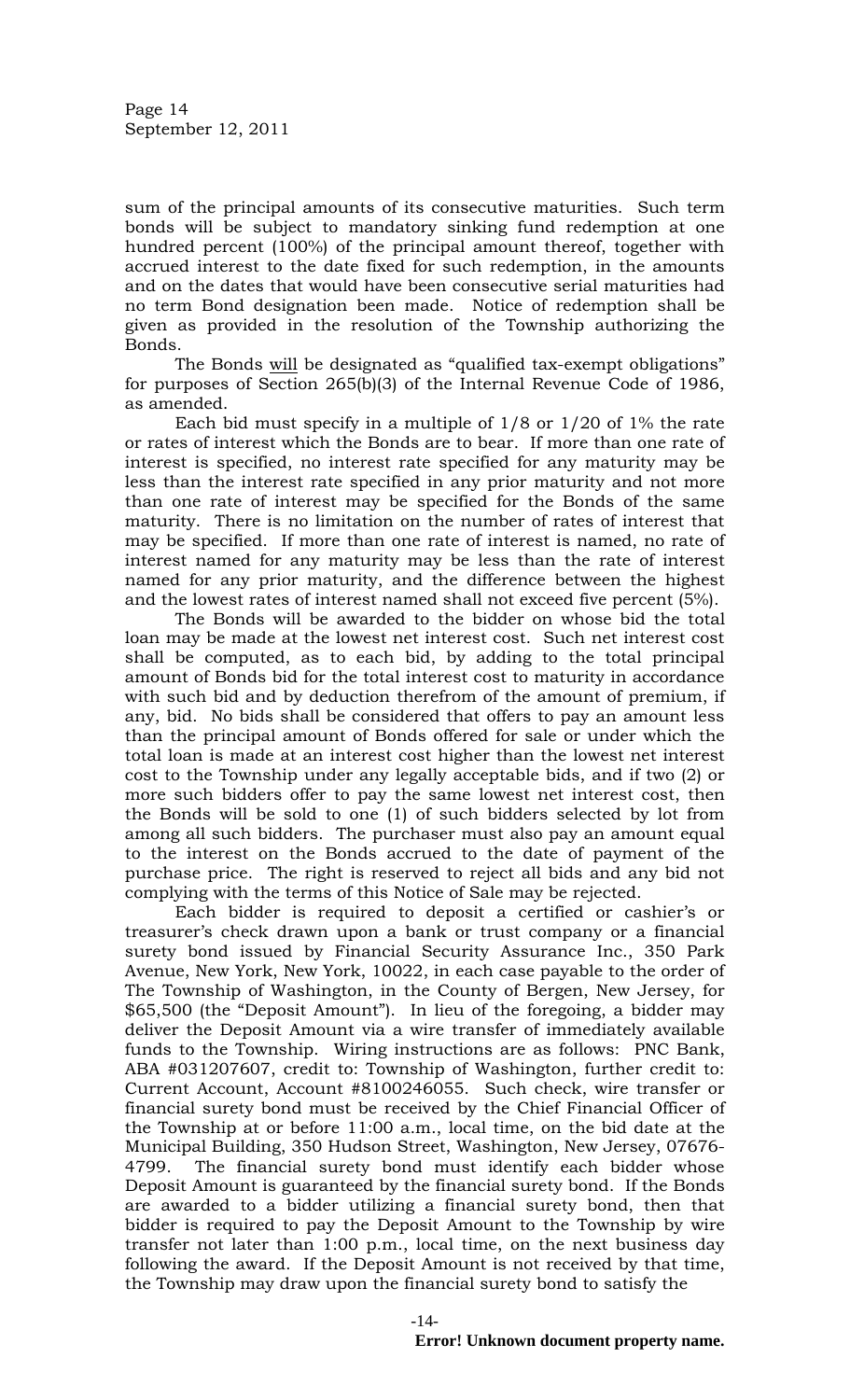Page 15 September 12, 2011

Deposit Amount requirement. No interest on the Deposit Amount will accrue to the successful bidder. The Deposit Amount will be applied in part payment for the Bonds or to secure the Township from any loss resulting from the failure of the successful bidder to comply with the terms of its bid.

Award of the Bonds to the successful bidder, or rejection of all bids, is expected to be made promptly after receipt of the bids, but the successful bidder may not withdraw its bid until after 3:00 p.m., local time, of the day of such bid-receipt and then only if such award has not been made prior to the withdrawal. The Bonds will be delivered and shall be paid for in immediately available funds on or about October 27, 2011, at such place in Newark, New Jersey, and on such business day and at such hour, as the undersigned shall fix on five (5) business days' notice to the successful bidder, or at such other place and time as may be agreed upon with the successful bidder.

Each bid must be submitted via PARITY®. No bidder will see any other bidder's bid, nor will any bidder see the status of its bid relative to other bids (e.g., whether its bid is a leading bid). To the extent any instructions or directions set forth on PARITY® conflict with this Notice of Sale, the terms of this Notice of Sale shall control. For further information about PARITY®, potential bidders may contact PARITY® at i-Deal at (212) 404-8102. The Township may, but is not obligated to, acknowledge its acceptance in writing of any bid submitted electronically via PARITY®. Each bidder further agrees that:

If a bid submitted electronically via PARITY® is accepted by the Township, the terms of this Notice of Sale and the information that is electronically transmitted via PARITY® shall form a contract, and the successful bidder shall be bound by the terms of such contract.

PARITY® is not an agent of the Township, and the Township shall have no liability whatsoever based on any bidder's use of PARITY®, including but not limited to any failure by PARITY® to correctly or timely transmit information provided by the Township or information provided by the bidder.

The Township may choose to discontinue use of electronic bidding via PARITY® by issuing a notification to such effect via TM3 News Services, or by other available means, no later than 3:00 p.m., eastern time, on the last business date prior to the bid date.

Once the bids are communicated electronically via PARITY® to the Township, each bid shall be deemed to be an irrevocable offer to purchase the Bonds on the terms provided in this Notice of Sale.

Each bidder shall be solely responsible to make necessary arrangements to access PARITY® for purposes of submitting its bid in a timely manner and in compliance with the requirements of this Notice of Sale. Neither the Township nor i-Deal shall have any duty or obligation to provide or assure to any bidder, and neither the Township nor i-Deal shall be responsible for the proper operation of, or have any liability for any delays or interruptions of, or any damages caused by, PARITY®. The Township is using PARITY® as a communication mechanism, and not as the Township's agent, to conduct the electronic bidding for the Bonds. By using PARITY®, each bidder agrees to hold the Township harmless for any harm or damages caused to such bidder in connection with its use of PARITY® for bidding on the Bonds.

The successful bidder may at its option refuse to accept the Bonds if prior to their delivery any income tax law of the United States of America shall provide that the interest thereon is taxable, or shall be taxable at a future date, for federal income tax purposes, and in such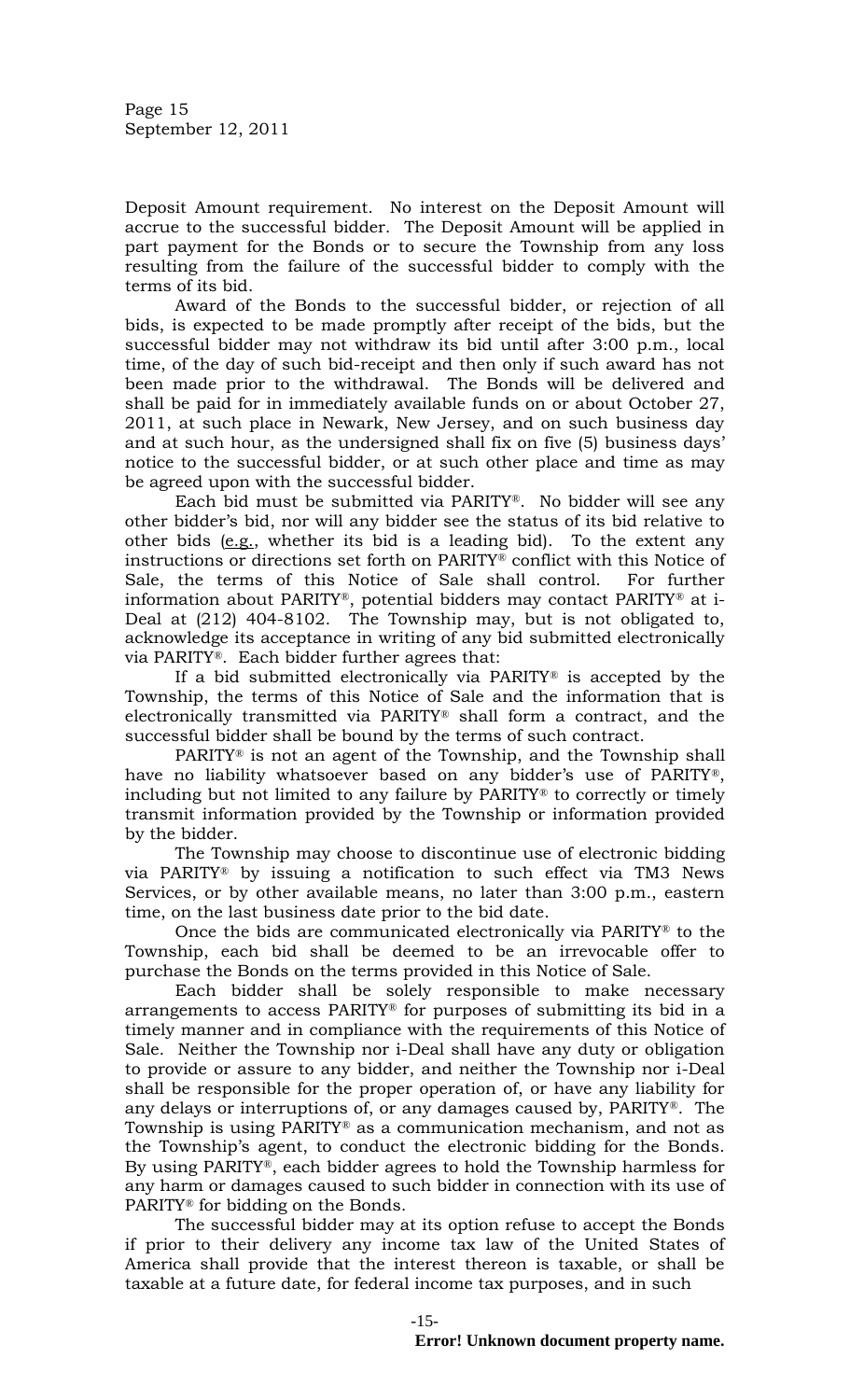Page 16 September 12, 2011

case the Deposit Amount paid by it will be returned and the successful bidder will be relieved of its contractual obligations arising from the acceptance of its bid.

If the Bonds qualify for issuance of any policy of municipal bond insurance or commitment therefor at the option of a bidder, any purchase of such insurance or commitment therefor shall be at the sole option and expense of the bidder and any increased costs of issuance of the Bonds resulting by reason of such insurance, unless otherwise paid, shall be paid by such bidder. Any failure of the Bonds to be so insured or of any such policy of insurance to be issued, shall not in any way relieve the purchaser of its contractual obligations arising from the acceptance of its bids for the purchase of the Bonds.

Prior to or simultaneously with the delivery of the Bonds, the successful bidder shall furnish to the Township a certificate, in form acceptable to bond counsel to the Township, setting forth the price or yields of each maturity of the Bonds calculated on the basis of retail sales of the Bonds, in accordance with the requirements of the Internal Revenue Code of 1986, as amended.

It is anticipated that CUSIP identification numbers will be printed on the Bonds, but neither the failure to print such number on any Bond nor any error with respect thereto shall constitute cause for the failure or refusal of the successful bidder to accept delivery of and pay for the Bonds. The CUSIP Service Bureau charge for the assignment of CUSIP numbers on the Bonds shall be the responsibility of and shall be paid for by the successful bidder.

A preliminary official statement (the "Preliminary Official Statement") relating to the Bonds is available at www.i-DealProspectus.com and the Preliminary Official Statement is deemed final as of its date by the Township for purposes and within the meaning of Rule 15c2-12 of the Securities and Exchange Commission. A final official statement (the "Official Statement") will be delivered to the successful bidder within seven (7) business days of the award of the Bonds. In order to assist bidders in complying with said Rule 15c2-12, the Township will undertake to provide certain continuing disclosure as further described in the Preliminary Official Statement.

The successful bidder will be furnished, without cost, with the approving opinion of the law firm of Hawkins Delafield & Wood LLP, bond counsel to the Township, to the effect that the Bonds are valid and legally binding obligations of the Township and, unless paid from other sources, are payable from ad valorem taxes levied upon all the taxable property therein without limitation as to rate or amount. The obligations under this Notice of Sale to deliver or accept the Bonds pursuant to this Notice of Sale shall be conditioned on the availability to the successful bidder and delivery at the time of delivery of the Bonds of the said approving opinion and of certificates in form and tenor satisfactory to said law firm evidencing the proper execution and delivery of the Bonds and receipt of payment therefor and including a statement, dated as of the date of such delivery, to the effect that, except as may be disclosed in the Official Statement, there is no litigation pending or (to the knowledge of the signer or signers thereof) threatened relating to the Bonds.

The Township reserves the right to postpone, from time to time, the date and time established for receipt of bids and the right to adjust the maturity schedule for the Bonds. Any such postponement or adjustment will be published on TM3 News Services, or by other available means, not less than twenty-four (24) hours prior to the sale. If any date fixed for the receipt of bids and the sale of the Bonds is postponed, an alternative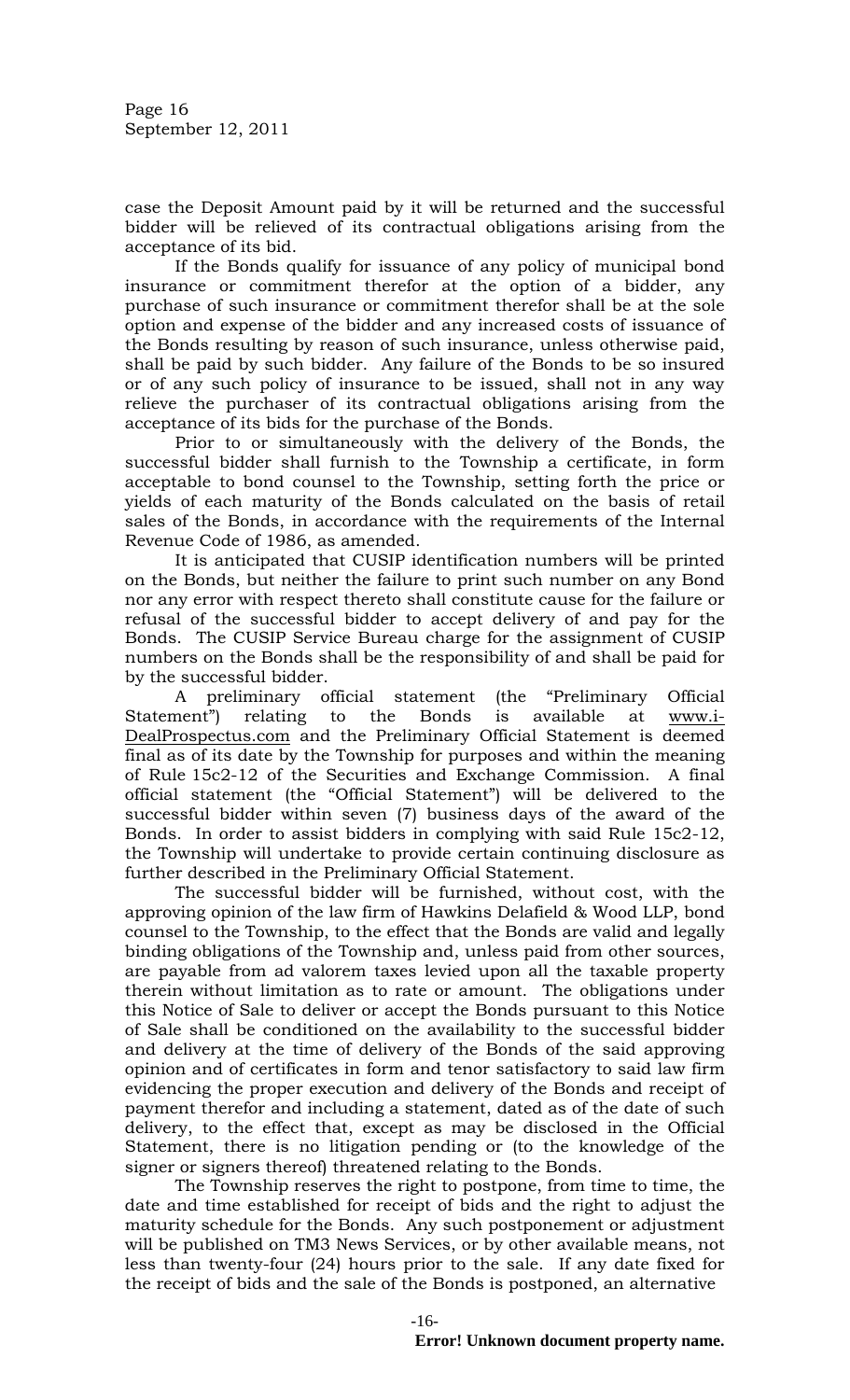Page 17 September 12, 2011

sale date will be announced via TM3 News Services, or by other available means, at least forty-eight (48) hours prior to such alternative sale date.

Printed copies of the Preliminary Official Statement, this Notice of Sale and additional information regarding the sale, may be obtained from Hawkins Delafield & Wood LLP, bond counsel to the Township, One Gateway Center, Newark, New Jersey, 07102-5311 (Telephone: 973-642- 8584).

> MARY ANN OZMENT Township Clerk

Dated: September 21, 2011

#### **SUMMARY OF NOTICE OF SALE**

#### **THE TOWNSHIP OF WASHINGTON, IN THE COUNTY OF BERGEN, NEW JERSEY**

### **\$3,275,000 GENERAL BONDS OF 2011**

ELECTRONIC BIDS for the above-described bonds (the "Bonds") will be received by the Chief Financial Officer of the Township of Washington, in the County of Bergen, New Jersey (the "Township"), via the PARITY® Electronic Bid System ("PARITY® ") of i-Deal LLC on Thursday, October 6, 2011, until 11:00 a.m., local time.As described in the full Notice of Sale, a good faith check, a wire transfer or a financial surety bond must be received by the Township Clerk of the Township prior to or simultaneously with the submission of a bids. The Bonds shall mature on October 1 as follows, either as serial Bonds or as term Bonds with sinking fund installments in accordance with the full Notice of Sale:

> \$3,275,000 General Bonds of 2011, maturing in the principal amount of \$220,000 on October 1, 2012, \$420,000 on October 1, 2013, \$435,000 on October 1, 2014 and \$440,000 on October 1 in each of the years 2015 through 2019, both inclusive

The Bonds will be dated the date of delivery thereof, and will bear interest, payable on April 1 and October 1 in each year until maturity or earlier redemption, commencing April 1, 2012, at the rate or rates per annum specified (ascending rates and only one rate per maturity), in multiples of 1/8 or 1/20 of 1%, by the winning bidder in accordance with the full Notice of Sale. The Bonds will be issued in book-entry form only and will be designated as "qualified tax-exempt obligations" for purposes of Section 265(b)(3) of the Internal Revenue Code of 1986, as amended. The Bonds are not subject to redemption prior to their stated maturities at the option of the Township.

Copies of the full Notice of Sale and the Preliminary Official Statement are available at www.i-DealProspectus.com and may also be obtained by contacting Hawkins Delafield & Wood LLP, bond counsel to the Township, One Gateway Center, Newark, New Jersey, 07102-5311 (Telephone: 973-642-8584).

> MARYANN OZMENT Township Clerk

Dated: September 21, 2011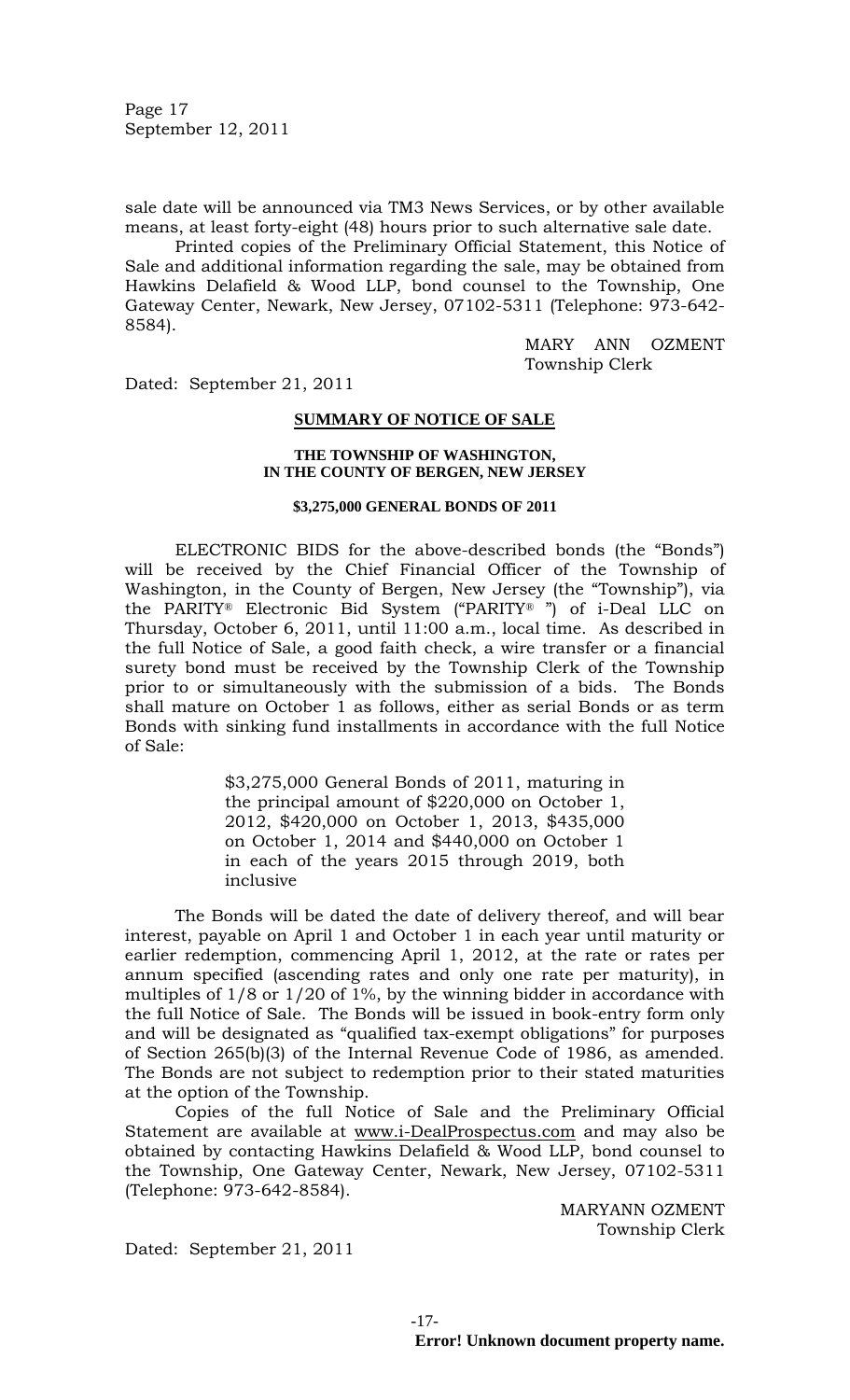Additional Matters Contained in Bonds. The Township Clerk is hereby authorized and, if necessary or advisable in the opinion of Hawkins Delafield & Wood LLP, directed (a) to cause the applicable CUSIP numbers (if any) assigned for each of said bonds by the CUSIP Service Bureau of Standard & Poor's Corporation of New York, New York, to be printed on the Bonds, and (b) to cause, in the event that the Bonds shall qualify for issuance of any policy of municipal bond insurance, at the option of the purchaser thereof, such legend or reference (if any) of such insurance to be printed (at the expense of such purchaser) on the Bonds in such form as shall be satisfactory to Hawkins Delafield & Wood LLP.

Delivery of Related Documents. Upon the date of issue of the Bonds, being the date of delivery of the Bonds to the successful bidder and the payment of the purchase price thereof in accordance with the contract of sale, the Chief Financial Officer is hereby authorized and directed, as of the date of issue, to deliver to said bidder (a) an arbitrage and use of proceeds certificate with respect to the Bonds in such form as shall be satisfactory to Hawkins Delafield & Wood LLP under and for the purposes of Section 148 of the Internal Revenue Code of 1986, as amended to said date of issue (the "Code"), (b) an undertaking to provide continuing disclosure in order to assist said bidder in complying with Rule 15c2-12 of the Securities and Exchange Commission ("Rule 15c2- 12") in a form satisfactory to Hawkins Delafield & Wood LLP and (c) such other documents as may be useful, necessary, convenient or desirable in connection with the issuance of the Bonds.

Delegation of Power to Award Bonds. The Township Council of the Township, as the governing body thereof, does by this resolution designate the Chief Financial Officer of the Township, or such other Township official as may be deemed appropriate, to sell and award the Bonds in accordance with the advertised terms of public sale. Said Chief Financial Officer or other Township official making such sale shall report in writing to this governing body at its next meeting thereafter as to the principal amount, interest rate and maturities of the Bonds sold, the price obtained and the name of the purchaser. Such Chief Financial Officer or other Township official is hereby further authorized and directed to do and accomplish all matters and things necessary or desirable to accomplish the sale of the Bonds including, after consultation with the Township auditor and bond counsel, (a) adjusting the maturity schedule of the Bonds and (b) postponing and rescheduling from time to time the sale of the Bonds in accordance with the provisions set forth in the notice of sale and as provided by law.

Bank-Qualified Designation. The Bonds are hereby designated as "qualified tax-exempt obligations" pursuant to and for the purposes of Section 265(b)(3) of the Code, or to the extent the Bonds refund other obligations of the Township, the Bonds are "qualified tax-exempt obligations" pursuant to Section  $265(b)(3)(D)(iii)$  of the Code. Not more than \$10,000,000 of obligations, including the Bonds, of the Township and all subordinate entities thereof are expected to be designated by the Township for purposes of Section 265(b)(3) of the Code. As of the date hereof, the reasonably anticipated amount of tax-exempt obligations (other than private activity bonds, as referred to and defined in Section 141 of the Code and current refundings of other obligations of the Township), which will be issued by the Township and all subordinate entities thereof during the 2011 calendar year does not exceed \$10,000,000.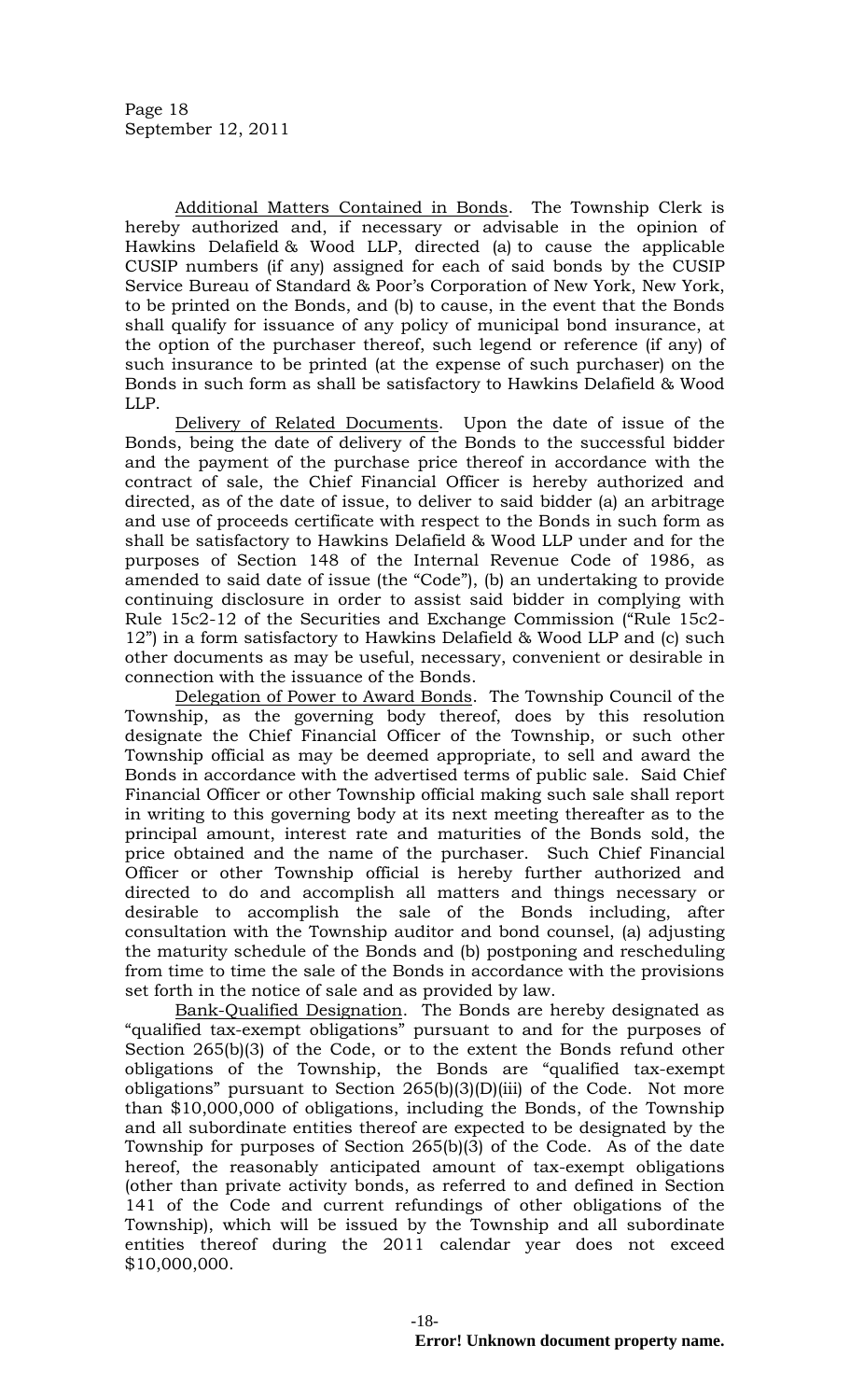Preliminary Official Statement. All action taken to date by the officials, employees and agents of the Township with respect to the issuance of the Bonds, including the preparation of a Preliminary Official Statement with respect thereto be and the same hereby are approved, ratified, adopted and confirmed and the Chief Financial Officer of the Township is hereby authorized to deliver said Preliminary Official Statement for its use in the sale, resale and distribution of the Bonds. The Chief Financial Officer of the Township or such other Township official as may be appropriate is hereby authorized and directed to deem said Preliminary Official Statement final as of its date for purposes and within the meaning of Rule 15c2-12.

Final Official Statement. The execution, delivery and dissemination of a final Official Statement in substantially the same form as said Preliminary Official Statement with such changes, insertions and omissions as may be approved by the Chief Financial Officer of the Township with respect to the issuance of the Bonds by and on behalf of the Township, is hereby authorized, and the Chief Financial Officer of the Township or such other Township official as may be deemed appropriate is hereby authorized and directed to execute the same in the name and on behalf of the Township Council and is further authorized to deliver said final Official Statement in executed form for its use in the sale, resale and distribution of the Bonds. The execution of said final Official Statement by the Chief Financial Officer of the Township or such other Township official as may be deemed appropriate shall be conclusive evidence of any approval required hereby.

Actions to be Taken on Behalf of the Township. The Township Administrator, the Chief Financial Officer of the Township and the Township Clerk are hereby authorized to do all matters necessary, useful, convenient or desirable to accomplish the sale and delivery of the Bonds, including without limitation matters relating to the provision of electronic bids for the Bonds, the acceptance of a financial surety bond to secure the good faith deposit for the Bonds, the appointment of a redemption agent in connection with the issuance of term bonds and the obtaining of a credit rating for the Bonds.

Prior Action. All action heretofore taken by Township officials and professionals relating to the sale of the Bonds is hereby ratified, confirmed, adopted and approved.

Effective Date. This resolution shall take effect immediately.

WHEREAS, Mr. George D. Devine, who resides at 403 Coolidge Avenue, Block 2315, Lot 54, and;

WHEREAS, Mr. Devine was granted a permanent disability resulting from service-connected injuries as declared by the United States Veteran's Administration pursuant to N.J.S.A. 54:04-03.30, which grants total exemption from local property taxes and;

WHEREAS, the Township Council of the Township of Washington, New Jersey, authorized, the Chief Financial Officer, Jacqueline Do, be authorized to refund the pro-rated balance of \$1,004.22 paid for 3rd quarter 2011 property taxes. Notification of disability received on  $8/19/11$ . This resolution allows the Deputy Tax Collector to cancel 4<sup>th</sup> quarter 2011 tax bill in the amount of \$2,150.00 and all future tax bills to be cancelled through this resolution.

| Amount of refund: | \$1,004.22 |
|-------------------|------------|
| Cancel 4thQ2011:  | \$2,150.00 |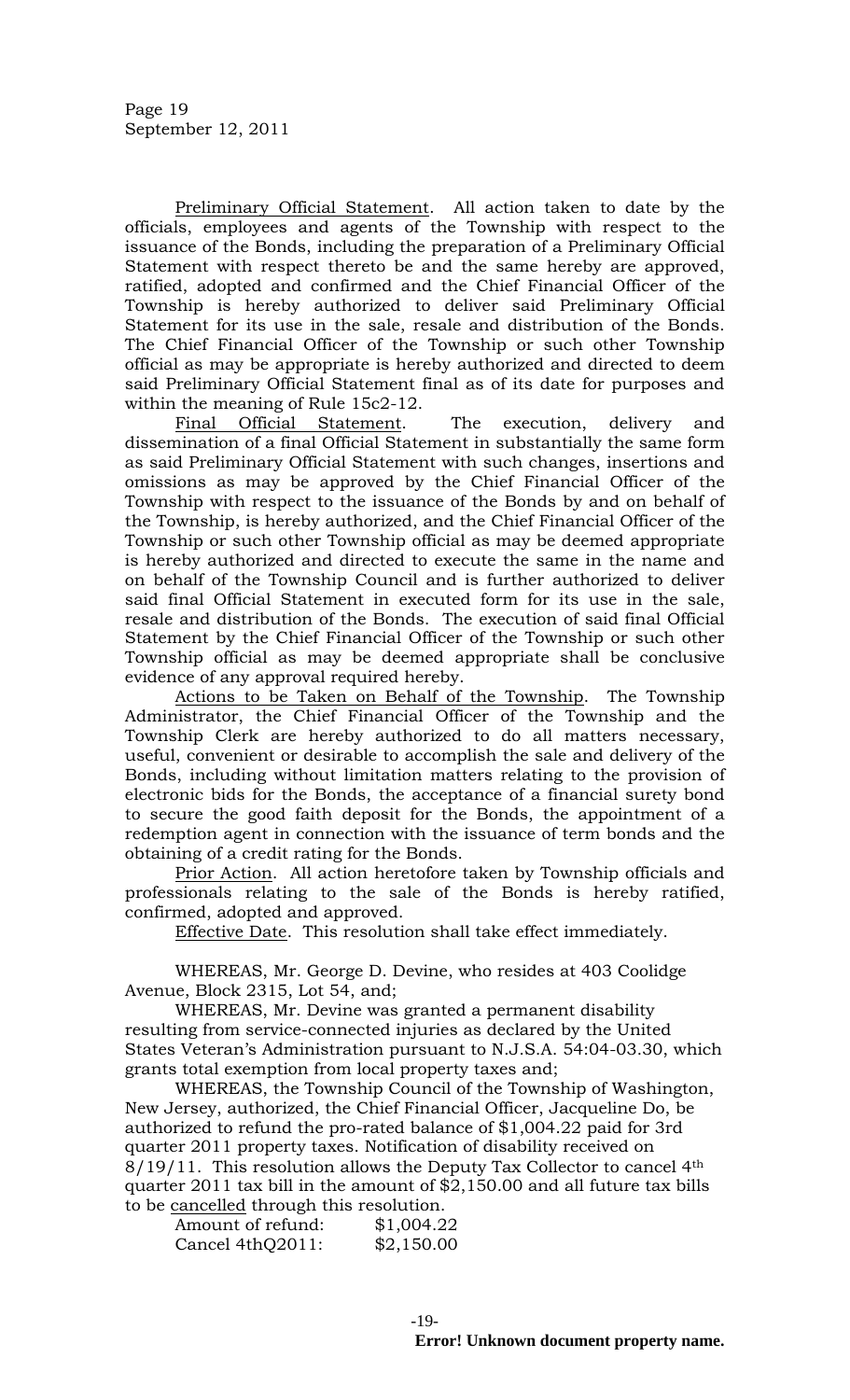Page 20 September 12, 2011

WHEREAS, Peter and Margaret Neary posted engineering and soil movement escrow on premises known as Block 2402, Lot 21, 276 West Place; and

WHEREAS, the Construction Code Official has issued approval dated August 23, 2011, C.O. No. 10-246, C.A. No. 10-246A, C.A. No. 10- 508, C.A. No. 10-417, C.A. No. 11-180, C.A. No. 10-507, C.A. No. 11- 100;

WHEREAS, there are no outstanding invoices due the Township Engineer as per his letter dated July 1, 2011;

NOW, THEREFORE, BE IT RESOLVED, that the Township Treasurer of the Township of Washington is authorized to refund the balance of the escrow money in the amount of \$1,590.00 to the above.

WHEREAS, the Township of Washington has entered into a Cooperative Agreement with the Country of Bergen as provided under the Interlocal Services Act NJSA 40A:8A-1 et seq. to participate in the Bergen County Open Space, Recreation, Farmland and Historic Preservation trust Fund; and

WHEREAS, said Agreement required that one municipal representative be appointed by the governing body of the community to be part of the Open Space Trust Fund Municipal Park Improvement Program Regional Subcommittee for the term coinciding with the 2011 funding year of September 1, 2011 through July 31, 2012.

NOW, THEREFORE, BE IT RESOLVED, that the governing body hereby appoints Lilly Chin as its representative to participate as a member of the Open Space Trust Fund Municipal Program Regional Subcommittee.

BE IT RESOLVED, that the Mayor and Council of the Township of Washington wishes to enter into a grant agreement with the County of Bergen for the purpose of using \$4,950 in 2011-2012 Community Development Block Grant funds for Senior Citizen Activities at the Jack Woods Senior Center, 350 Hudson Avenue, Township of Washington, NJ 07676; and

BE IT FURTHER RESOLVED, that the Council hereby authorizes Mayor Janet Sobkowicz to be a signatory for the aforesaid grant agreement; and

BE IT FURTHER RESOLVED, THAT THE Mayor and Council hereby authorizes Lilly Chin to sign all County vouchers submitted in connection with the aforesaid project; and

BE IT FURTHER RESOLVED, that the Mayor and council recognizes that the Township of Washington is liable for any funds not spent in accordance with the grant Agreement and that liability of the Mayor and Council is in accordance with HUD requirements.

This resolution was adopted by the Mayor and Council of the Township of Washington at a meeting on September 12, 2011.

WHEREAS, a Bergen County Community Development Grant of \$4,950 has been proposed by the Township of Washington for Senior Citizen Activities in the municipality of the Township of Washington; and

WHEREAS, pursuant to the State Interlocal Service Act, Community Development funds may not be spent in a municipality without authorization by the Governing Body; and

WHEREAS, the aforesaid project is in the best interest of the people of the Township of Washington; and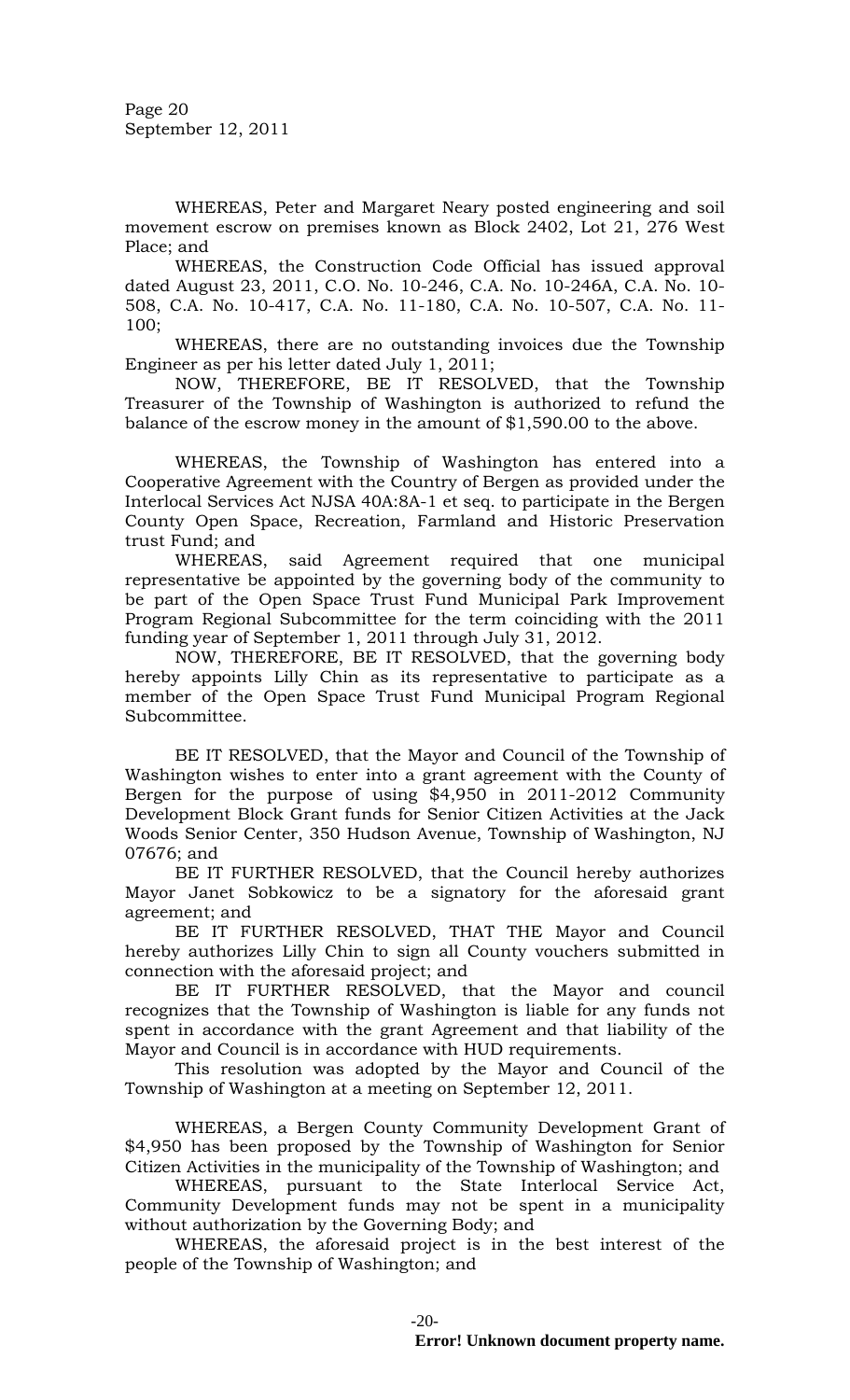Page 21 September 12, 2011

WHEREAS, this resolution does not obligate the financial resources of the municipality and is intended solely to expedite expenditure of the aforesaid CD funds.

NOW, THEREFORE, BE IT RESOLVED, that the Governing Body of the Township of Washington hereby confirms endorsement of the aforesaid project; and

BE IT FURTHER RESOLVED, that a copy of this resolution shall be sent to the Director of the Bergen County Community Development Program so that implementation of the aforesaid project may be expedited.

WHEREAS, the Township of Washington, pursuant to N.J.S.A. 11- 12a and N.J.A.C. 5:34-7.29 [c], may, by resolution, and without advertising for bids, purchase any goods or services under State of New Jersey Cooperative Purchasing Program for any State contracts entered into on behalf of the State by the Division of Purchases and Property in the Department of the Treasury; and

WHEREAS, the Township of Washington has the need on a timely basis to purchase goods or services utilizing State contracts; and

WHEREAS, the Township of Washington intends to enter into contracts with the attached Referenced State Contract Vendors through this resolution and property executed contracts, which shall be subject to all the conditions applicable to the current State contracts;

NOW, THEREFORE, BE IT RESOLVED, that the Township of Washington authorizes the Purchasing Agent to purchase certain goods or services from those approved New Jersey State Contract Vendors on the attached list pursuant to all conditions of the individual State contracts; and

BE IT FURTHER RESOLVED, that the governing body of the Township of Washington pursuant to N.J.A.C. 5:30-5.5[b[, the certification of available funds, shall either certify the full maximum amount against the budget at the time the contract is awarded, or no contract amount shall be chargeable or certified until such time as the goods or services are ordered or otherwise called for prior to placing the order and a certification of availability of funds is made by the Chief Finance Officer; and

BE IT FURTHER RESOLVED, that the duration of the contracts between the Township of Washington and the Referenced State Contract Vendor shall be from January 1, 2011 to December 31, 2011.

WHEREAS, N.J.S. 40A:4-87 provides that the Director of the Division of Local Government Services may approve the insertion of any special item of revenue in the budget of any county or municipality when such item shall have been made available by law and the amount thereof was not determined at the time of the adoption of the budget; and

WHEREAS, the Township of Washington has received \$14,609.92 from the Solid Waste Administration FY2011 Clean Communities Grant and wishes to amend the 2011 Budget to include this amount as revenue.

NOW, THEREFORE, BE IT RESOLVED, that the Township Council of the Township of Washington hereby requests the Director of the Division of Local Government Services to approve the insertion of an item or revenue in the budget of the year 2011 in the sum of \$14,609.92 which is now available as a revenue from:

Miscellaneous Revenues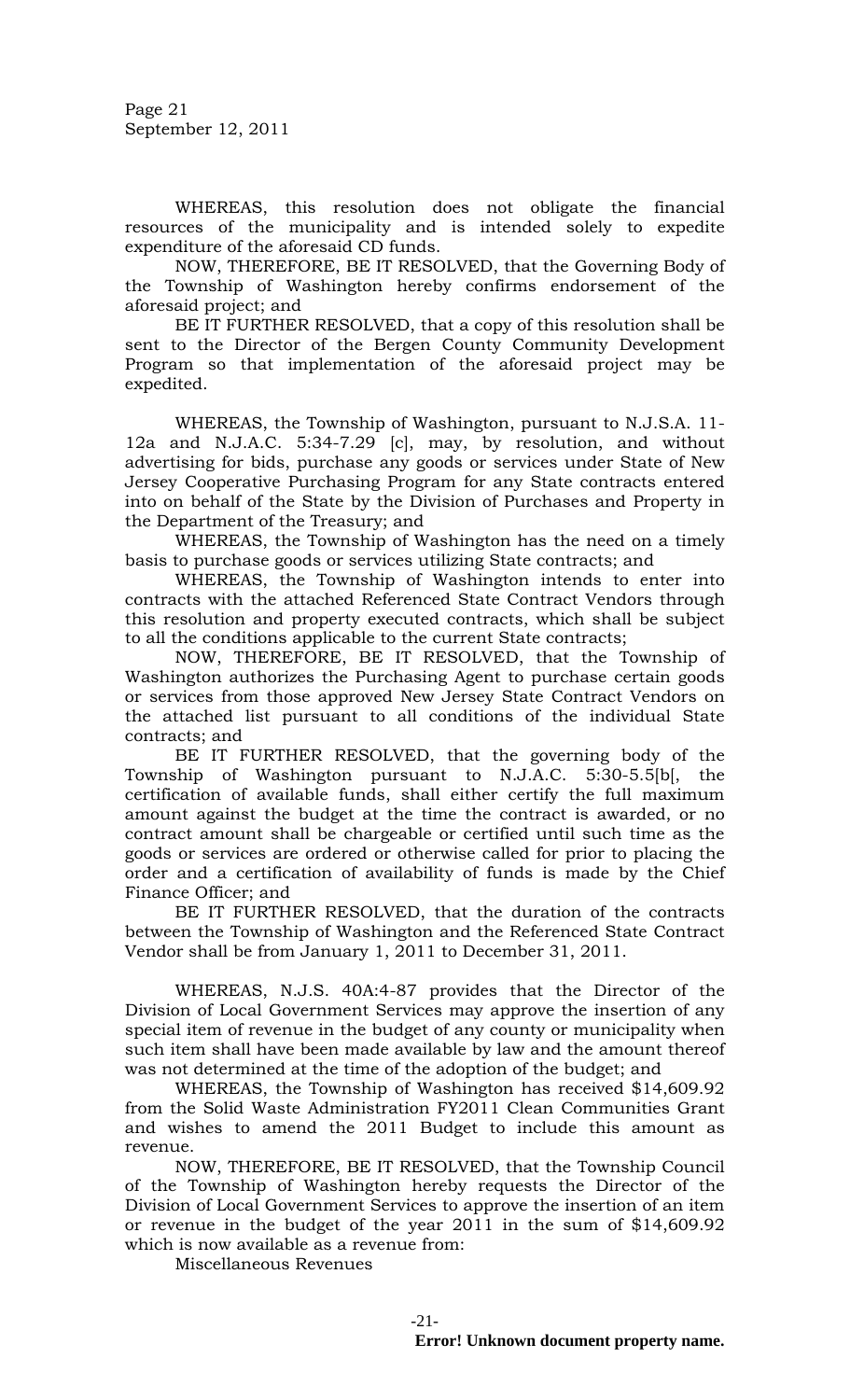Special items of General Revenue Anticipated with Prior Written Consent of the Director of Local Government Services:

Additional Revenues offset by appropriations Appropriations:

Clean Communities Grant FY 2011

BE IT FURTHER RESOLVED, that a like sum of \$14,609.92 be and the same is hereby appropriated under the caption of:

General Appropriations

(a) Operations excluded from 5% CAPS

Public & Private Programs offset by Revenues

Clean Communities Grant FY 2011

BE IT FURTHER RESOLVED, that a copy of this resolution be forwarded to the Director of the Division of Local Government Services for approval.

WHEREAS, elected representatives from the Township of Washington have with elected representatives from the Borough of Westwood to negotiate a shared service agreement for Electronic Recycling, and

WHEREAS, the Borough of Westwood has presented the Township of Washington with an agreement, by way of resolution, to go into a shared services arrangement, allowing the residents of the Township of Washington to dispose of electronic devises at the Westwood's Recycling Facility in accordance with its existing rules and procedures, and

NOW, THEREFORE BE IT RESOLVED, the Mayor and Council of the Township of Washington agree to the set terms as follows:

- 1. The costs of the recycling of such materials shall be shared in the following manner: all gross costs to third parties, e.g. tipping fees, vendor costs, etc., shall be shared equally.
- 2. Either party may cancel this agreement on 60 days notice.
- 3. Unless sooner cancelled as above this agreement shall renew itself annually on the anniversary hereof.
- 4. The two municipalities shall confer and establish such regulations and procedures as shall be deemed prudent.

WHEREAS, land in the taxing district of the Township of

Washington, County of Bergen, State of New Jersey, described as Block 3302, Lot 28 and known as 243 Devon Road is assessed on the Tax Duplicate of the Township of Washington to Michael Garafalo and Sharon Garafalo (hereinafter referred to as the "Taxpayer"); and

WHEREAS, the Taxpayer owes to the Township real estate taxes, interest and cost of sale of \$17,883.62 as of September 16, 2011 in connection with 2010 and 2011 taxes together with interest to accrue thereafter; and

WHEREAS, the Taxpayer has proposed to the Township the payment of taxes by installment payments as set forth in a proposed agreement to be executed by the Taxpayer in the form annexed hereto; and

WHEREAS, Taxpayer has proposed to the Township the payment of taxes by installment payments as set forth in proposed agreement to be executed by the Taxpayer in the form annexed hereto; and

WHEREAS, the Township is authorized by statute to permit payment of taxes by installment, and having reviewed the proposal of the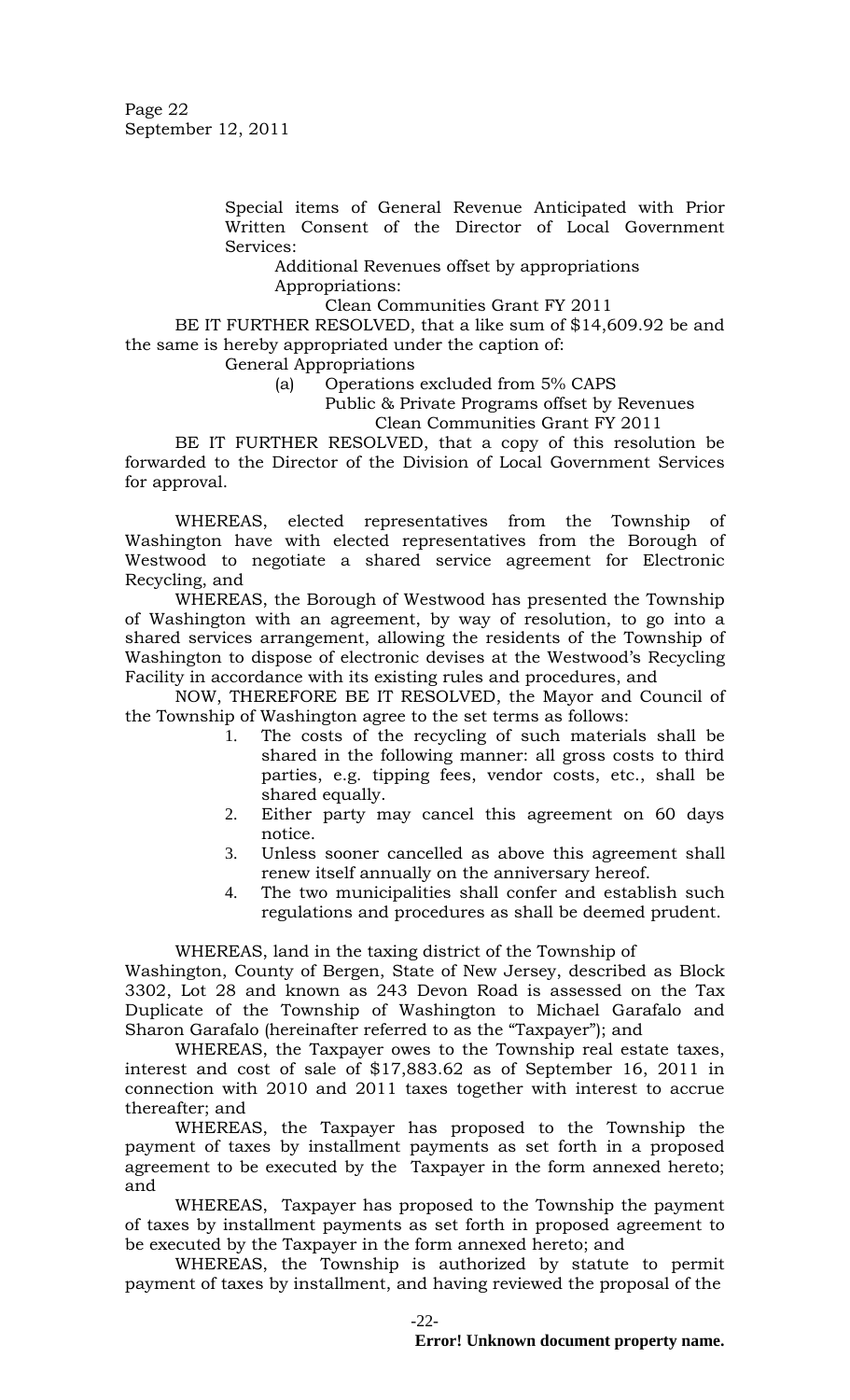Page 23 September 12, 2011

Taxpayer, and having determined that the best interests of the Township would be served by the payment of said unpaid real estate taxes by the Taxpayer;

NOW, THEREFORE, BE IT RESOLVED as follows:

- 1. The Township of Washington does herby accept the proposed payment of 2010 and 2011 real estate taxes by installment payments as set forth in the Agreement to be execute by the Taxpayer, which Agreement is annexed hereto and made a part hereof.
- 2. The Mayor is hereby authorized to execute said Agreement on behalf of the Township of Washington.
- 3. The Collector of Taxes shall maintain such records as required in connection with the payment of said taxes by installment payments, and shall credit all installment payments received by the Township from the Taxpayer in accordance with the Agreement annexed hereto.
- 4. Upon execution of the Agreement referenced herein by the Taxpayer, and payment of the first installment due there under, the Tax Collector is authorized to remove the subject property from the list of properties to be sold by tax sale for non-payment of 2010 and 2011 taxes.

AGREEMENT between the TOWNSHIP OF WASHINGTON, County of Bergen, State of New Jersey, with office at 350 Hudson Avenue, Township of Washington, New Jersey (hereinafter referred to as the "Township", and MICHAEL GARAFALO AND SHARON GARAFALO, 243 Devon Road, Township of Washington, New Jersey (hereinafter referred to as "the Taxpayer");

WITNESSETH:

WHEREAS, land in the taxing district of the Township of Washington, County of Bergen, State of New Jersey, described as Block 3302, Lot 28, and known as 243 Devon Road, Township of Washington, New Jersey, is assessed on the Tax Duplicate of the Township of Washington to the Taxpayer; and

WHEREAS, the Taxpayer owes 2010 and 2011 municipal real estate taxes, interest and costs in the amount of \$17,883.62 as of September 16, 2011 together with interest to compound annually thereafter; and

WHEREAS, THE Taxpayer desires to pay the 2010 and 2011 taxes, interest and costs on an installment basis as permitted by law; and

WHEREAS, the governing body of the Township may adopt a resolution permitting such redemption on an installment basis pursuant to applicable law;

NOW, THEREFORE, in consideration of the foregoing, and of the mutual covenants contained herein, it is agreed as follows:

1. The Taxpayer agrees to pay to the Collector of Taxes of the Township the total sum of \$17,883.62, together with interest at the rate compounded annually to accrue thereon after September 16, 2011 until the date of final payment. The rate of 8% for unpaid taxes on the first \$1500.00 (\$47.00) and the rate of 18% on the balance of \$16,383.62 (\$592.31), in equal monthly installments of \$639.31. The first installment payment shall be made on September 16, 2011, and monthly installments shall be made thereafter on or before the 15th day of each succeeding month until the final payment August 15, 2014.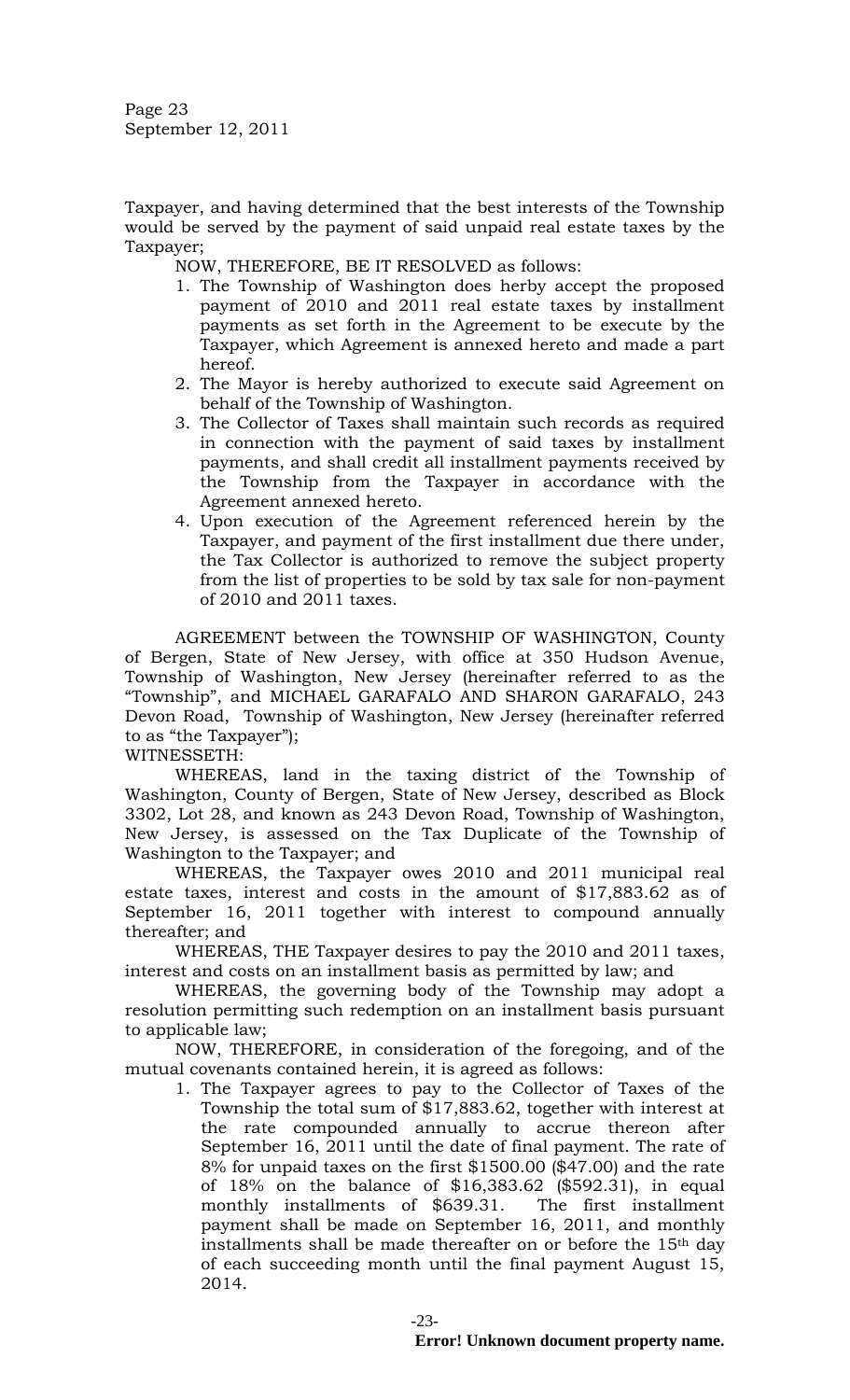- 2. All payments received will be credited first to outstanding interest and costs, and the balance to unpaid principal. There shall be no pre-payment.
- *3.* If any installments authorized by the agreement, or any subsequent taxes or charges are not paid within 30 days of when they become due and payable, the agreement is void in which case the Collector of Taxes must proceed to hold a tax sale against 243 Devon Road, Township of Washington, State of New Jersey*.*
- 4. The Taxpayer shall, as a condition of this Agreement, keep all real estate taxes current for all future years during which the Taxpayer is making installment payments under this Agreement.
- 5. Provided that the Taxpayer is in full compliance with all terms and provisions of this Agreement, the Township agrees to refrain from proceeding with a Tax Sale scheduled for October 18, 2011 in connection with the Taxpayer's unpaid 2010 and 2011 municipal real taxes.

Raffle License #816, #817 and #818 for IHA was approved by the Township Council of the Township of Washington.

Raffle License #819 for Paramus Friends of the Library was approved by the Township Council of the Township of Washington.

Before the Consent Agenda was approved, a discussion ensued concerning #12, the Memorial Field Park and Playground Equipment Upgrades – Open Space Grant. It was removed from the Consent Agenda.

After a lengthy discussion a motion was made by Dr. Cascio, seconded by Mr. Beckmeyer to approve the following resolution: Ayes: Councilpersons Beckmeyer, Cascio, Hrbek, Goetz Nays: Councilperson D'Urso

WHEREAS, the Bergen County Open Space, Recreation, Farmland & Historic Preservation trust Fund ("County Trust Fund"), provides matching grants to municipal governments and to nonprofit organization for assistance in the development of redevelopment of municipal recreation facilities; and

WHEREAS, the Township of Washington desires to further the public interest by obtaining a matching grant in the amount of \$25,000 from the County Trust Fund to fund the following project: Memorial Field Park & Playground Equipment Upgrades.

WHEREAS, the governing body has reviewed the County Trust Fund Program Statement and the Trust Fund Municipal Program Park Improvement application and instructions and desires to make an application for such a matching grant and provide application information and furnish such documents as may be required; and,

WHEREAS, the County of Bergen shall determine whether the application is complete and in conformance with the scope and intent of the County Trust Fund; and

WHEREAS, the applicant is willing to use the County trust Fund in accordance with such rules, regulations and applicable statues, and is willing to enter into an agreement with the County of Bergen for the above-named project.